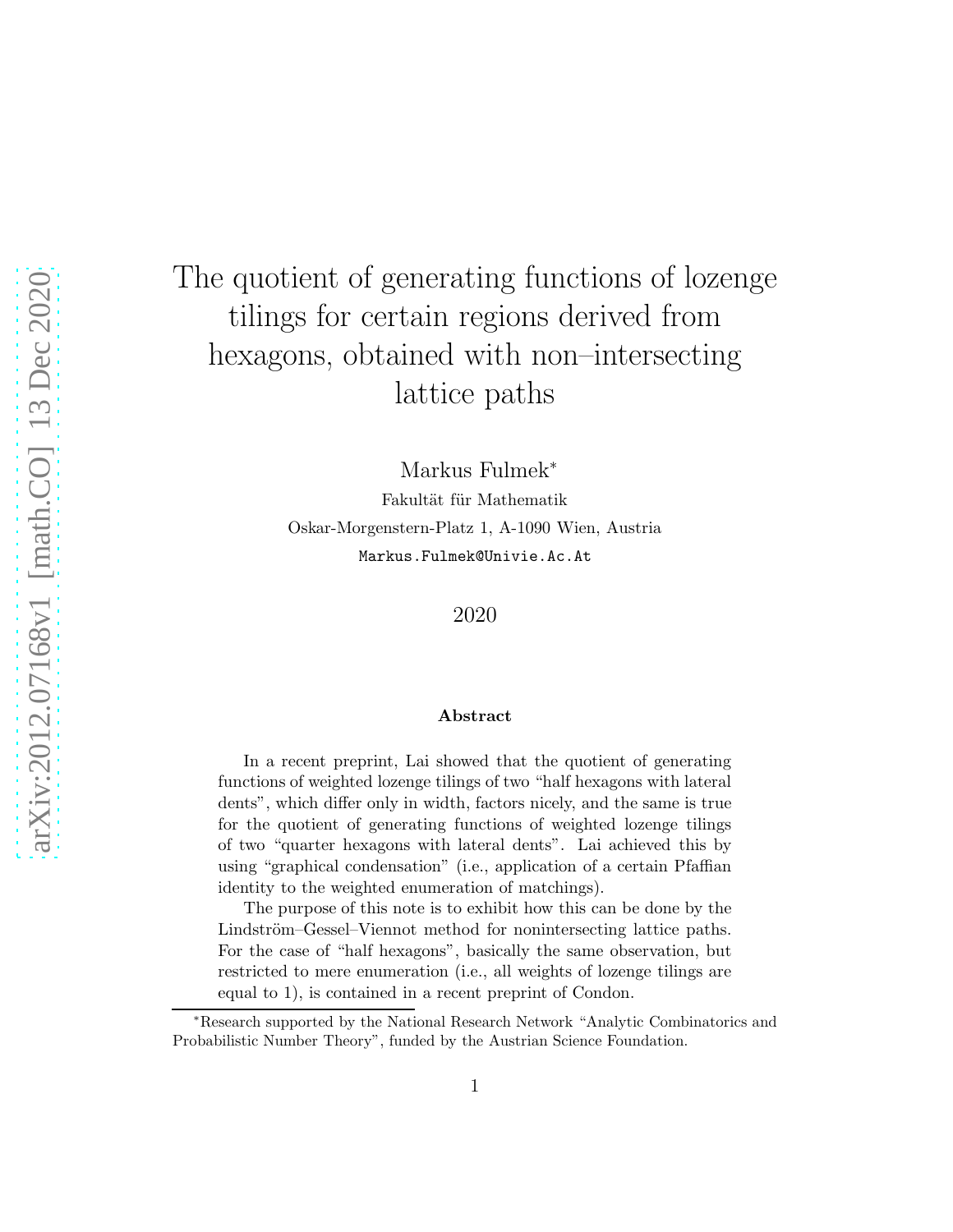## 1 Lai's observation for lozenge tilings

In a recent preprint, Lai [\[4\]](#page-24-0) considers lozenge tilings of "half hexagons with lateral dents" and of "quarter hexagons with lateral dents" and shows that the quotient of the generating functions of such tilings (with a certain weight) for two objects (i.e., two "half" or two "quarter" hexagons) which differ only in width (to be explained below) has a nice factorization. We shall show how these observations can be obtained by the the Lindström–Gessel–Viennot method [\[5,](#page-24-1) [3\]](#page-24-2) of non–intersecting lattice paths.

# 2 Half hexagons

We shall start with the case of "half hexagons", since it is much simpler.

The literature on tilings enumerations is abundant (see, for instance, [\[1\]](#page-24-3)); for the experienced reader it certainly suffices to have a look at the left picture in Figure [1:](#page-2-0) A "half hexagon" is simply the upper half of some hexagon with a horizontal symmetry axis, drawn in the triangular lattice; and "lateral dents" are triangles of this "half hexagon" adjacent to its lateral sides which were *removed* from the "half hexagon". All *vertical* lozenges of a tiling are labelled: This labelling is *vertically constant* and *horizontally increasing by* 1 *from left to right*, such that all vertical lozenges bisected by the vertical symmetry axis of the "half hexagon" have label 0 (see the left picture in Figure [1\)](#page-2-0). Let  $T$  be some lozenge tiling whose vertical lozenges are labelled  $v_1, v_2, \ldots, v_m$ , then the weight of T is defined as

$$
w(T) := \prod_{i=1}^{m} \frac{Xq^{v_i} + Yq^{-v_i}}{2}.
$$

Lai observed that if *only the width* x (i.e., the length of the upper horizontal side) of such "half hexagon with lateral dents" is changed (i.e., the height and the relative positions of the lateral dents are unchanged), then the corresponding generating function of all tilings (weighted as described above) changes by a simple product which does not contain the variables  $X$  or  $Y$ . Lai provided a proof for this fact by "graphical condensation" (i.e., application of a certain Pfaffian identity to the enumeration of matchings).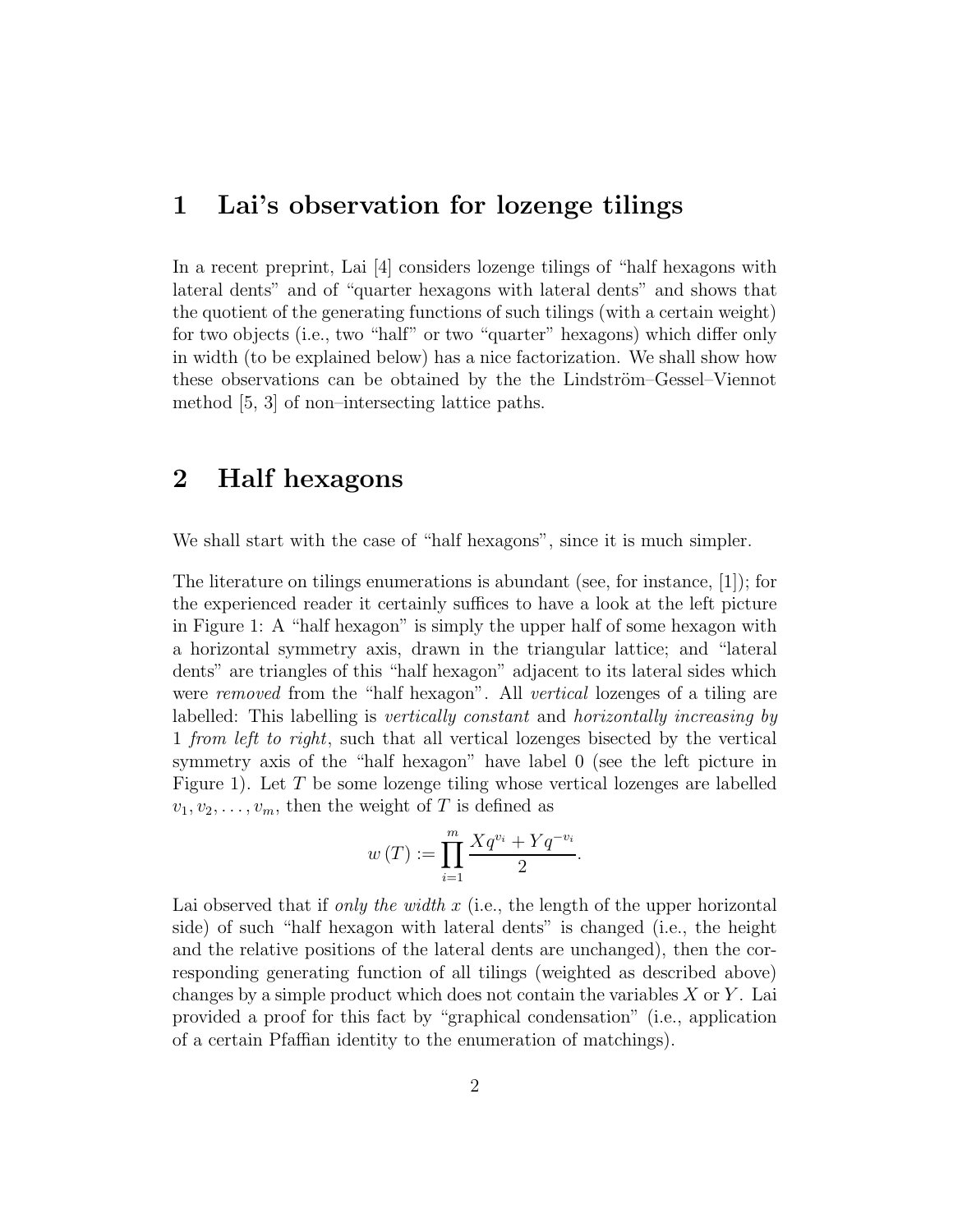

The left picture shows a "half hexagon" with side lengths 12, 7, 5, 7 in the triangular lattice: The lateral sides have "dents" (i.e., missing triangles; indicated in the picture by black colour), 4 on the left side and 3 on the right side. The triangle "on top" of this "half hexagon" shows the labelling of the vertical lozenges, which is constant vertically and increasing by 1 horizontally (from left to right). The picture also shows a lozenge tiling of this "half hexagon with dents", where the three possible orientations of lozenges (left–tilted, right–tilted and vertical) are indicated by three different colours: This particular tiling has weight

$$
w_{-7}^2 \cdot w_{-6} \cdot w_{-1} \cdot w_0 \cdot w_3 \cdot w_6,
$$

where  $w_i := \frac{Xq^i + Yq^{-i}}{2}$  $\frac{2^{p}Yq^{-1}}{2}$ . The non-intersecting lattice paths corresponding to this tiling are indicated by white lines in the left picture; the right picture shows a "reflected, rotated and tilted" version of these paths in the lattice  $\mathbb{Z} \times \mathbb{Z}$ , where horizontal edges  $(a, b) \rightarrow (a + 1, b)$  are labelled  $a - 2b$  (these labels are shown in the right picture only for the region of interest in our context, i.e., for  $0 \le y \le x$ ). Clearly, this bijection between lozenge tilings and non–intersecting lattice paths (introduced here "graphically") is weight–preserving if we define the weight of some family P of of non-intersecting lattice paths as the product of  $w_i$ , where i runs over the labels of all horizontal edges belonging to paths in P.

<span id="page-2-0"></span>Figure 1: Pictures corresponding to Figures 1.2.a and 2.1.a in Lai's preprint: The length of the upper horizontal side of the "half hexagon" in the left picture is the "width parameter" x considered by Lai (so  $x = 5$  in this picture; the "height" by definition is equal to the length of the lateral sides, so it is 7 in this picture).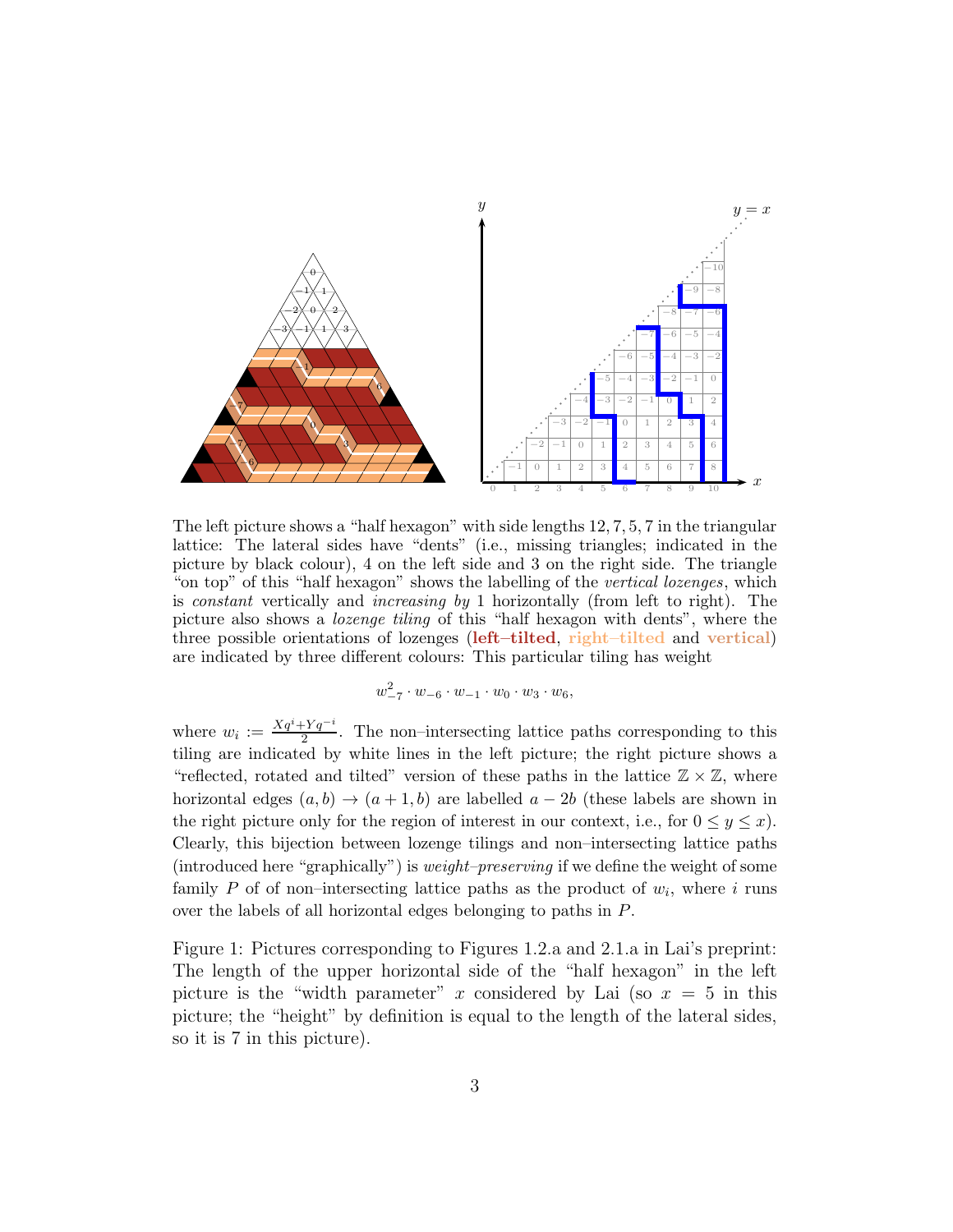### 3 Translation to non–intersecting lattice paths

The literature on the connection between lozenge tilings and non–intersecting lattice paths is abundant (see, for instance, [\[1,](#page-24-3) Section 5]); for the experienced reader it certainly suffices to have a look at the pictures in Figure [1:](#page-2-0) It is easy to see that there is a weight–preserving bijection between lozenge tilings and families of non–intersecting lattice paths in the lattice  $\mathbb{Z} \times \mathbb{Z}$  with steps to the right and downwards, where steps to the right from  $(a, b)$  to  $(a + 1, b)$ are labelled  $a - 2b$  and thus have weight

$$
\frac{Xq^{a-2b} + Yq^{2a-b}}{2}
$$

(and all downward steps have weight 1). As usual, the weight of a lattice path is the product of all the weights of steps it consists of.

It is easy to see that the generating function of all lattice paths from initial point  $(a, b)$  to terminal point  $(c, d)$  is zero for  $a > c$  or  $b < d$ , otherwise it is equal to:

<span id="page-3-0"></span>
$$
\mathfrak{gf}(a,b,c,d) = \prod_{j=1}^{c-a} \frac{\left(Xq^{j-1-2b+a} + Yq^{-j+1+2d-a}\right)\left(1-q^{2(b-d)+2j}\right)}{2\left(1-q^{2j}\right)}.
$$
 (1)

This follows immediately by showing that [\(1\)](#page-3-0) fulfils the recursion for such weighted lattice paths

$$
\mathfrak{gf}(a, b, a, d) \equiv 1,
$$
\n
$$
\mathfrak{gf}(a, b, c, b) = \prod_{i=a-2b}^{c-2b-1} \frac{Xq^{i} + Yq^{-i}}{2},
$$
\n
$$
\mathfrak{gf}(a, b, c, d) = \frac{Xq^{a-2b} + Yq^{2b-a}}{2} \mathfrak{gf}(a+1, b, c, d) + \mathfrak{gf}(a, b-1, c, d)
$$

for  $a \leq c$  and  $b \geq d$ .

We have to specialize this to our situation, i.e., to initial point  $(a, a)$  and terminal point  $(c, 0)$  (see the right picture in Figure [1\)](#page-2-0): The generating function  $\mathfrak{gf}(a, c)$  of all lattice paths from  $(a, a)$  to  $(c, 0)$  is zero for  $c < a$ , and for  $c \ge a$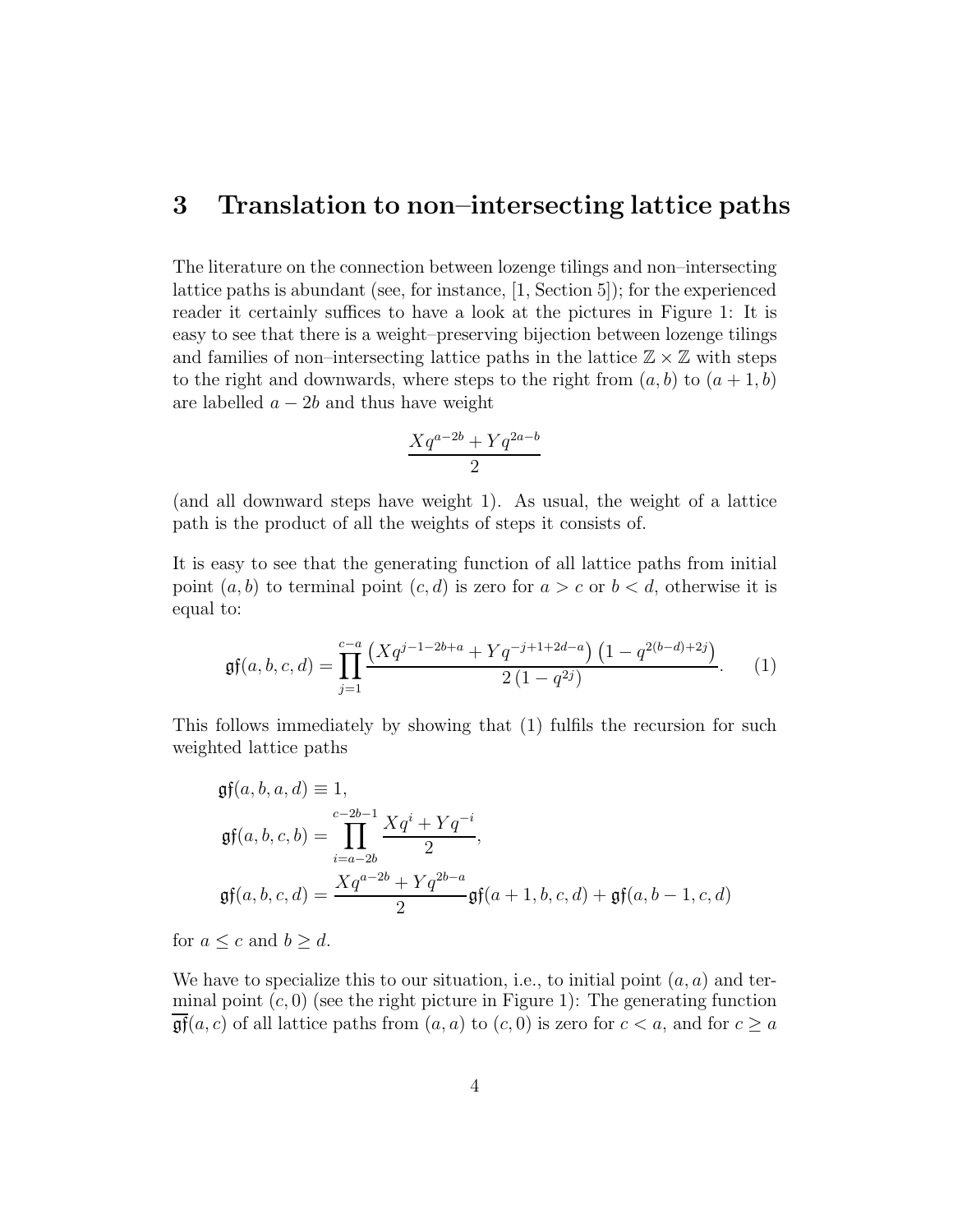it is equal to

<span id="page-4-0"></span>
$$
\overline{\mathfrak{gf}}(a,c) = \mathfrak{gf}(a,a,c,0) = (2q^a)^{(a-c)} \prod_{j=1}^{c-a} \frac{\left(Xq^{j-1} + Yq^{1-j}\right)\left(1 - q^{2a+2j}\right)}{1 - q^{2j}}.
$$
 (2)

Note that increasing the *width* of the "half hexagon with lateral dents" by some  $d \in \mathbb{N}$  corresponds bijectively to shifting all initial and terminal points of the corresponding non–intersecting lattice paths (i.e.,  $(a, a) \rightarrow$  $(a+d, a+d)$  and  $(c, 0) \rightarrow (c+d, 0)$ , and from [\(2\)](#page-4-0) we immediately obtain

$$
\overline{\mathfrak{gf}}(a+d,c+d) = \overline{\mathfrak{gf}}(a,c) \cdot \prod_{j=1}^{c-a} \frac{1 - q^{2a+2d+2j}}{q^d \left(1 - q^{2a+2j}\right)}.
$$

By using the standard  $q$ -Pochhammer notation  $(a;q)_0 := 1$  and

<span id="page-4-2"></span><span id="page-4-1"></span>
$$
(a;q)_n := \prod_{j=0}^{n-1} (1 - a \cdot q^j)
$$
 (3)

$$
(a;q)_{-n} := \frac{1}{(a \cdot q^{-1}; q^{-1})_n} \tag{4}
$$

for integer  $n > 0$ , we may rewrite this as follows:

$$
\overline{\mathfrak{gf}}(a+d,c+d) = \overline{\mathfrak{gf}}(a,c) \cdot \frac{\left(q^{2d+2};q^2\right)_c}{q^{dc} \cdot \left(q^2;q^2\right)_c} \cdot \frac{q^{da} \cdot \left(q^2;q^2\right)_a}{\left(q^{2d+2};q^2\right)_a}.\tag{5}
$$

(Note that Lai uses a different notation: In [\[4,](#page-24-0) equation  $(1.1)$ ], q is replaced by  $-q$ .)

By the well–known Lindström–Gessel–Viennot argument  $[5, 3]$  $[5, 3]$ , the generating function of all families of non–intersecting lattice paths can be written as a determinant, and by the *multilinearity* of the determinant, we obtain for all  $n \in \mathbb{N}$  and all n-tuples  $(a_1 < a_2 < \cdots < a_n)$  and  $(c_1 < c_2 < \cdots < c_n)$ with  $a_i \leq c_i, 1 \leq i \leq n$ :

$$
\frac{\det\left(\overline{\mathfrak{gf}}(a_i+d,c_j+d)\right)_{i,j=1}^n}{\det\left(\overline{\mathfrak{gf}}(a_i,c_j)\right)_{i,j=1}^n} = \prod_{m=1}^n \left(\frac{\left(q^{2d+2};q^2\right)_{c_m}}{q^{dc_m} \cdot \left(q^2;q^2\right)_{c_m}} \cdot \frac{q^{da_m} \cdot \left(q^2;q^2\right)_{a_m}}{\left(q^{2d+2};q^2\right)_{a_m}}\right). \tag{6}
$$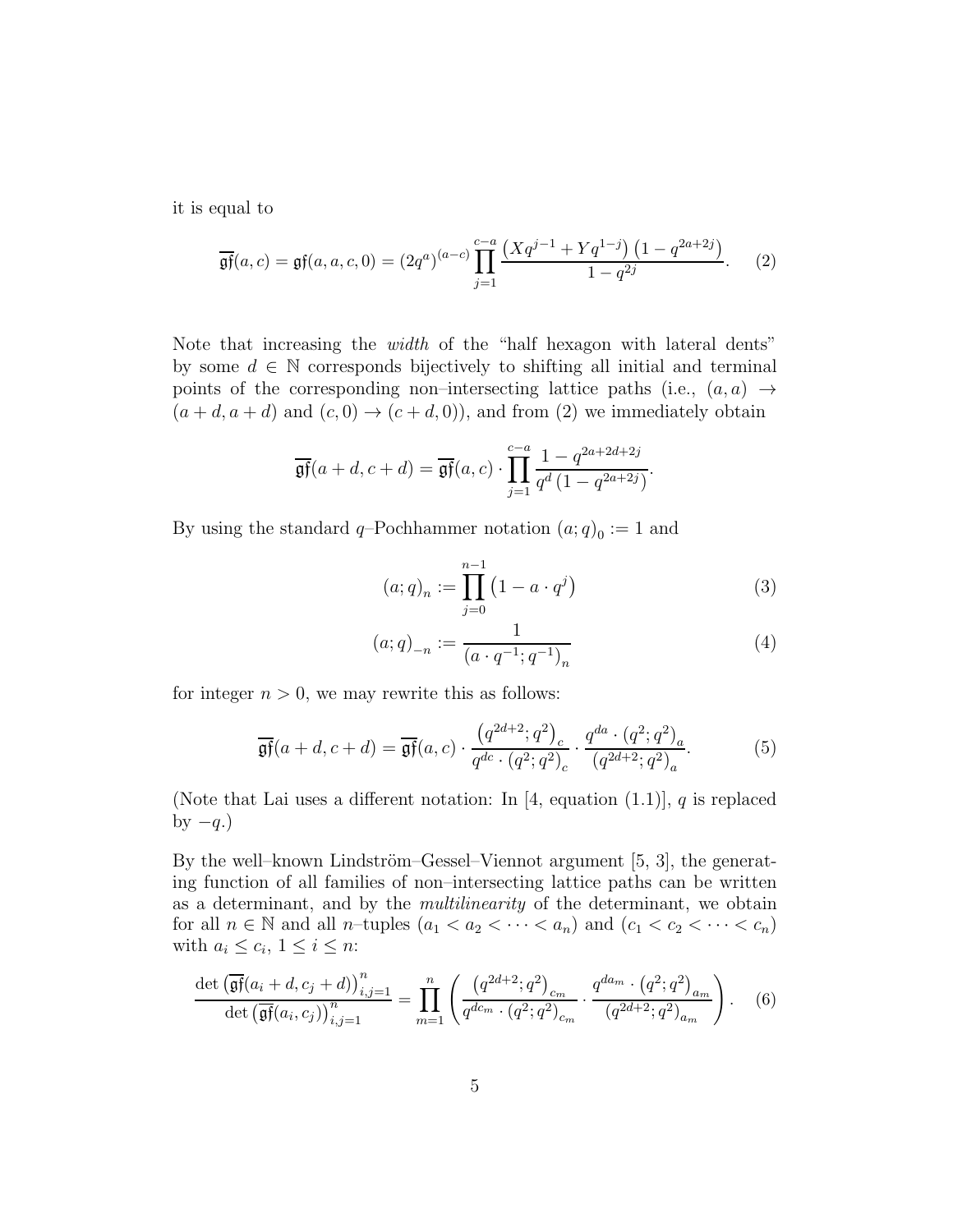By the weight–preserving bijection between lozenge tilings and families of non–intersecting lattice paths, this is equivalent to Lai's observation [\[4,](#page-24-0) Theorem 1.1]. (Basically the same simple approach, but restricted to mere enumeration, is contained in a recent preprint of Condon [\[2\]](#page-24-4).)

# 4 Quarter hexagons

Lai considered other regions, namely "quarter hexagons" with dents: Again, the idea should become clear quickly when looking at a picture, see Figure [2.](#page-6-0) By the bijection introduced "graphically" in Figure [1,](#page-2-0) such tilings correspond to families of non–intersecting lattice paths with initial points  $(2b, b)$  and terminal points  $(c, 0)$  (see Figure [3,](#page-7-0) where the same tiling as in Figure [2](#page-6-0) is considered, but with labels of vertical lozenges all increased by 1: This "shift of labels" implies starting points  $(2b + 1, b)$  for the lattice paths).

For such "quarter hexagons", Lai considered basically the same weight as for the "half hexagons", but with two modifications:

- We let  $X = Y = 1$ ,
- and we let the weight of lozenges with label 0 be  $\frac{1}{2}$  (not  $\frac{q^0+q^{-0}}{2}=1$ ).

Observe that for  $X = Y = 1$  we may rewrite [\(1\)](#page-3-0) as follows (using again notation  $(3)$ :

$$
\mathfrak{gf}(a,b,c,d)|_{X=Y=1} = \n\begin{aligned}\n2^{a-c} q^{\frac{1}{2}(a-c)(a+c-1-4d)} \frac{\left(-q^{2a-2b-2d};q^2\right)_{c-a} \left(q^{2b-2d+2};q^2\right)_{c-a}}{(q^2;q^2)_{c-a}} \tag{7}\n\end{aligned}
$$

So defining

<span id="page-5-0"></span>
$$
\widehat{\mathfrak{gf}_{o}}(b,c) := \frac{1}{2} \mathfrak{gf}(2b+1,b,c,0)|_{X=Y=1} + \mathfrak{gf}(2b,b-1,c,0)|_{X=Y=1},
$$
  

$$
\widehat{\mathfrak{gf}_{1}}(b,c) := \mathfrak{gf}(2b+1,b,c,0)|_{X=Y=1},
$$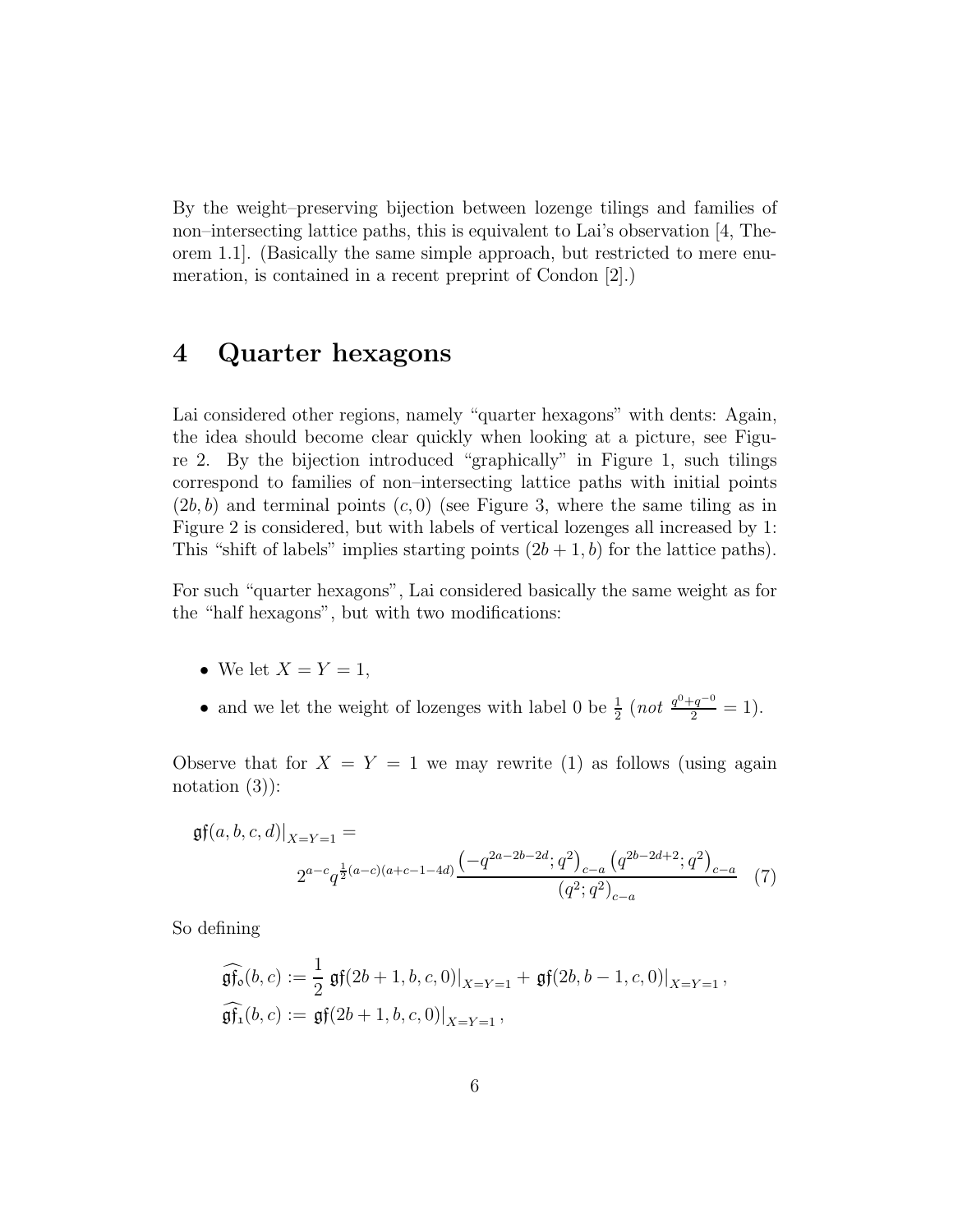

The picture shows a lozenge tiling of the "half of a half hexagon with dents" (width 8 and height 12). The particular tiling shown here is the same as in [\[4,](#page-24-0) Figure 1.5.b]. Note that the same picture, but with all labels of vertical lozenges increased by 1, also corresponds to the "half of a half hexagon with dents" of the same height 12, but of width 9: This would give the tiling in [\[4,](#page-24-0) Figure 1.5.a].

<span id="page-6-0"></span>Figure 2: A lozenge tiling of a "quarter hexagon" (i.e., the "half of a half hexagon") of width 8 and height 12.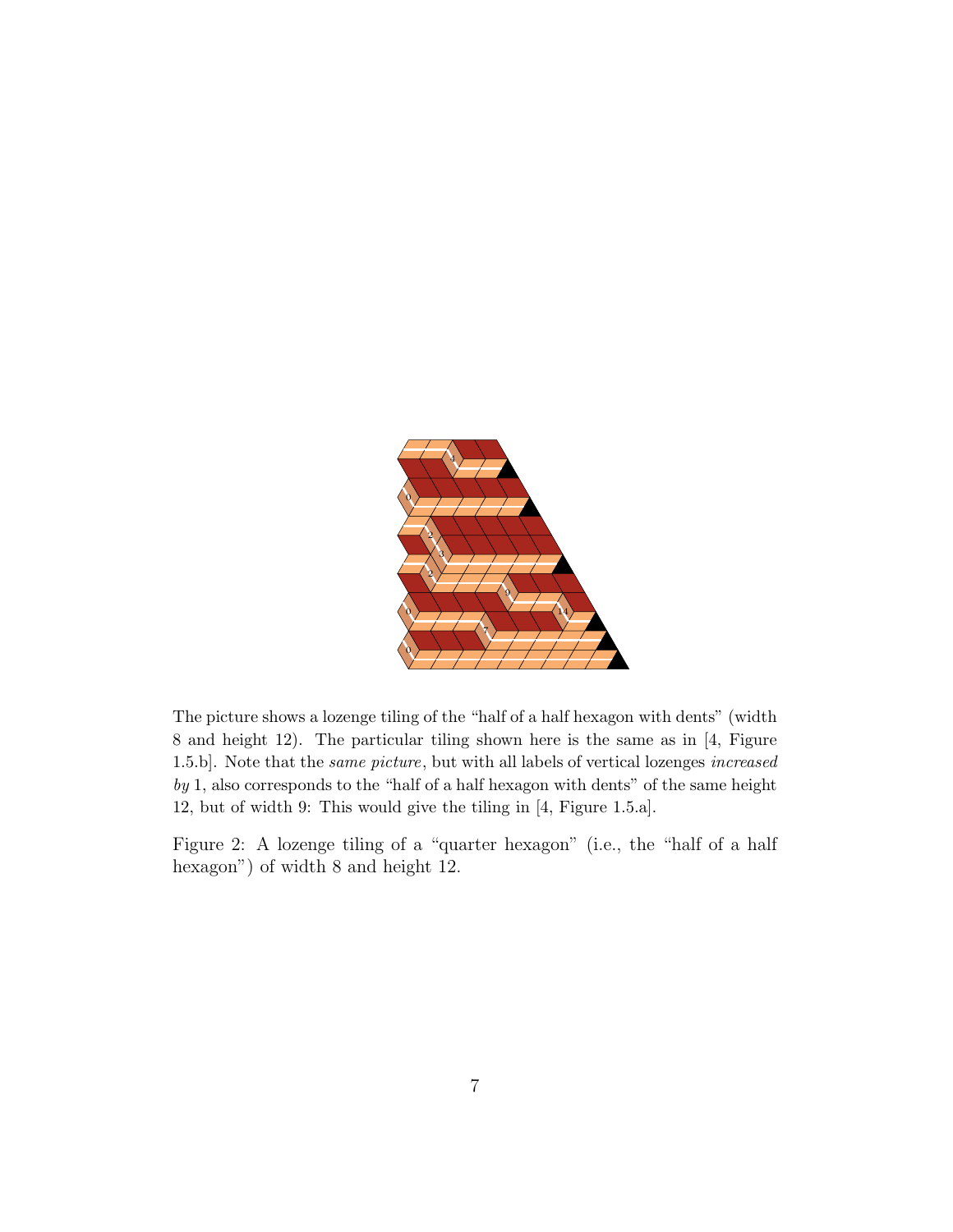

The picture shows the family of non–intersecting lattice paths corresponding bijectively to the tiling in Figure [2](#page-6-0) but with all labels increased by 1: The bijection is the same as the one "graphically" introduced in Figure [1.](#page-2-0) All lattice paths start at some point  $(2b+1, b)$  and end in some point  $(c, 0)$ , where  $c \ge 2b+1$ . The tiling of Figure [2](#page-6-0) (with unchanged labels) would correspond to the same family of lattice paths shifted to the left by 1, i.e., with initial points  $(2b, b)$  and terminal points  $(c - 1, 0).$ 

<span id="page-7-0"></span>Figure 3: Non–intersecting lattice paths corresponding to Figure [2.](#page-6-0)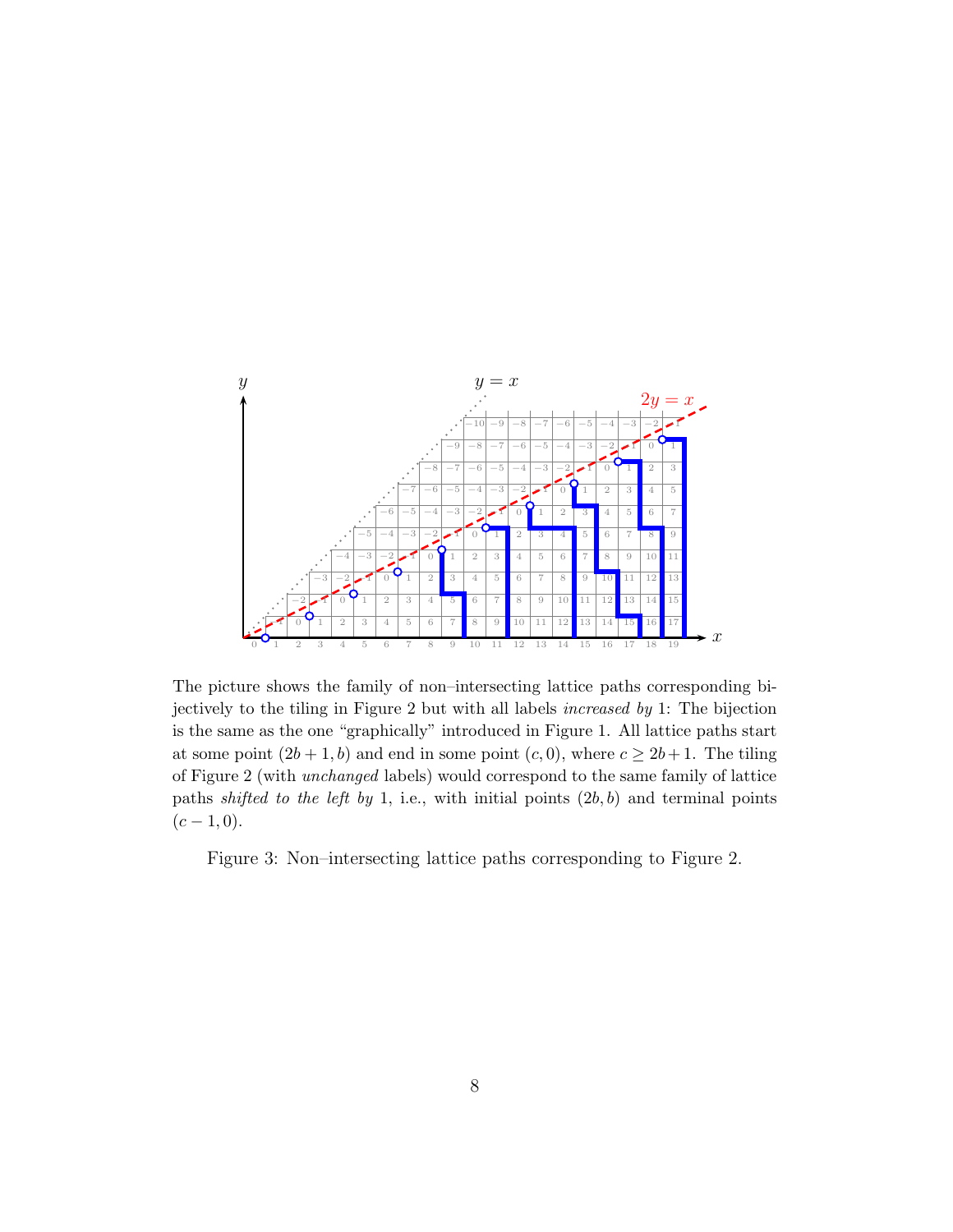we obtain from [\(7\)](#page-5-0):

$$
\widehat{\mathfrak{gf}_{\mathfrak{o}}}(b,c) = \frac{2^{2b-c}q^{b(2b-1)-\frac{1}{2}(c-1)c}\left(1-q^{2c}\right)\left(q^{4b+4};q^4\right)_{c-2b}}{1-q^{4b}}\text{ for }c\geq 2b+1,\quad(8)
$$

$$
\widehat{\mathfrak{gf}_1}(b,c) = 2^{2b+1-c} q^{b(2b+1)-\frac{1}{2}(c-1)c} \frac{\left(q^{4b+4};q^4\right)_{c-2b-1}}{\left(q^2;q^2\right)_{c-2b-1}}.\tag{9}
$$

Here, we shall only consider [\(9\)](#page-8-0): Lais consideration of "increasing" quartered hexagons would correspond to replacing  $b \to b + x$  and  $c \to c + 2x$  for some nonnegative integer  $x$ . From  $(9)$  we see that the generating function of all lattice paths with initial point  $(2x + 1, x)$  and terminal point  $(2x + a, 0)$  is zero for  $a < 1$ , otherwise it is

<span id="page-8-0"></span>
$$
\frac{2^{1-a}q^{-2ax-\frac{1}{2}(a-1)a+2x}(q^{4x+4};q^4)_{a-1}}{(q^2;q^2)_{a-1}}.
$$

Hence the generating function of all families of  $m$  non–intersecting lattice paths with

- initial points  $(2(x+i-1)+1, x+i-1), i = 1, 2, \ldots, m$
- and terminal points  $(2x + a_j, 0), j = 1, 2, \ldots m$ ,

where  $\mathbf{a} = (a_j)_{j=1}^m$  is an increasing sequence of nonnegative integers, is given as

$$
2^{m^{2}-\sum_{j=1}^{m}a_{j}}q^{\frac{1}{2}\sum_{j=1}^{m}\left(a_{j}-a_{j}^{2}\right)+\frac{1}{6}\left(4m^{3}-3m^{2}-m\right)}\left(q^{2x}\right)^{m^{2}-\sum_{j=1}^{m}a_{j}} \times \det\left(\left[a_{j}\geq 2i-1\right]\cdot\frac{\left(q^{4i+4x};q^{4}\right)_{a_{j}+1-2i}}{\left(q^{2};q^{2}\right)_{a_{j}+1-2i}}\right)_{i,j=1}^{m} \tag{10}
$$

Here, we used Iverson's bracket

<span id="page-8-1"></span>[some assertion] = 
$$
\begin{cases} 1 & \text{: if the assertion is true,} \\ 0 & \text{: otherwise} \end{cases}
$$

to point out the obvious condition that a lattice path cannot have its end point to the left of its starting point; but note that by [\(4\)](#page-4-2), we could also *omit* Iverson's bracket.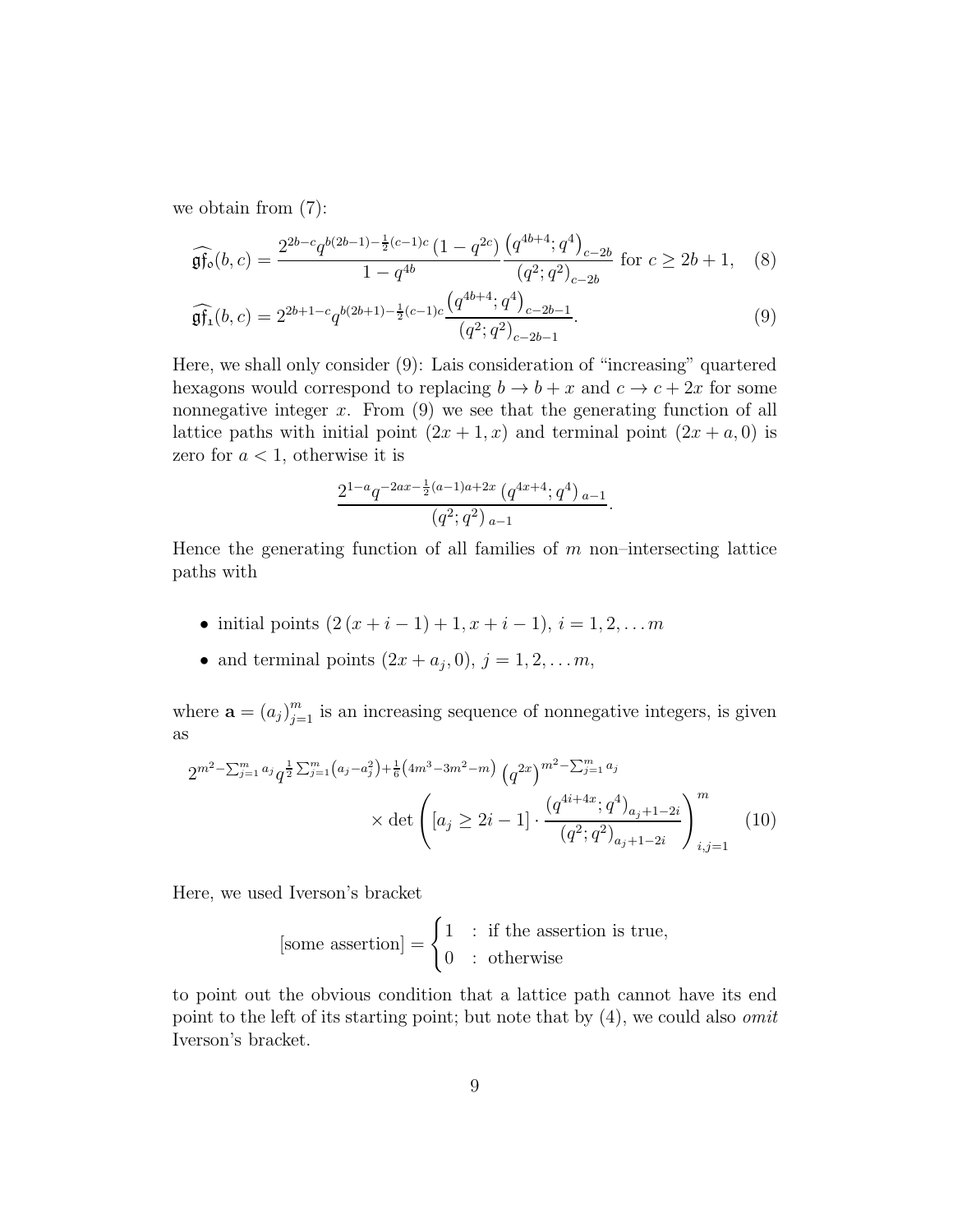Clearly, the crucial point in [\(10\)](#page-8-1) is the *determinant*: Observe that the determinant is *zero* if and only if  $a_j < 2j - 1$  for some j,  $1 \le j \le m$ .

### 5 Evaluation of the determinant

**Definition 5.1.** We call a finite sequence of integers  $\mathbf{a} = (a_1, a_2, \ldots, a_m)$ admissible *if it is* strictly increasing *and has the additional property*

 $2i - 1 \le a_i \le 2m$  *for all*  $i, 1 \le i \le m$ .

*We call an admissible seqence* irreducible *if it obeys the stricter condion*

$$
2i + 1 \le a_i \le 2m \text{ for all } i, 1 \le i < m, \text{ and } a_m = 2m.
$$

Remark 5.2. *Admissible sequences are yet another type of objects enumerated by the ubiquituous Catalan–numbers: The number of admissible sequences of length*  $m-1$  *is the Catalan number*  $C_m = \frac{1}{m+1} \binom{2m}{m}$  $\binom{2m}{m}$ . One way *to prove this is by giving a simple bijection with Dyck paths of length* 2m  $(i.e., with lattice paths from  $(0,0)$  to  $(2m,0)$  which consist of diagonal up$ *wards and downwards steps, but never fall below level* 0*), which can be easily "seen" by just looking at a picture; see Figure [4.](#page-10-0)*

<span id="page-9-2"></span>**Theorem 5.3.** Let  $\mathbf{a} = (a_1, a_2, \dots, a_m)$  be an admissible *sequence*, and define *two*  $m \times m$ *–matrices*  $\mathbf{m}(\mathbf{a},x)$  *and*  $\mathbf{s}(\mathbf{a})$  *as follows:* 

<span id="page-9-0"></span>
$$
\mathbf{m}\left(\mathbf{a},x\right) := \left(\frac{\left(q^{2i+2x};q^2\right)_{a_j+1-2i}}{\left(q;q\right)_{a_j+1-2i}}\right)_{i,j=1}^m \text{ and } \mathbf{s}\left(\mathbf{a}\right) := \left(\frac{1}{\left(q;q\right)_{a_j+1-2i}}\right)_{i,j=1}^m
$$
\n(11)

*(Note that the entries in* [\(11\)](#page-9-0) *are* zero *whenever*  $a_j < 2i - 1$ *.)* 

*Then we have*

<span id="page-9-1"></span>
$$
\det\left(\mathbf{m}\left(\mathbf{a},x\right)\right) = \left(\prod_{k=1}^{m} \left(q^{2x+2k}; q\right)_{a_k-2k+1}\right) \det\left(\mathbf{s}\left(\mathbf{a}\right)\right). \tag{12}
$$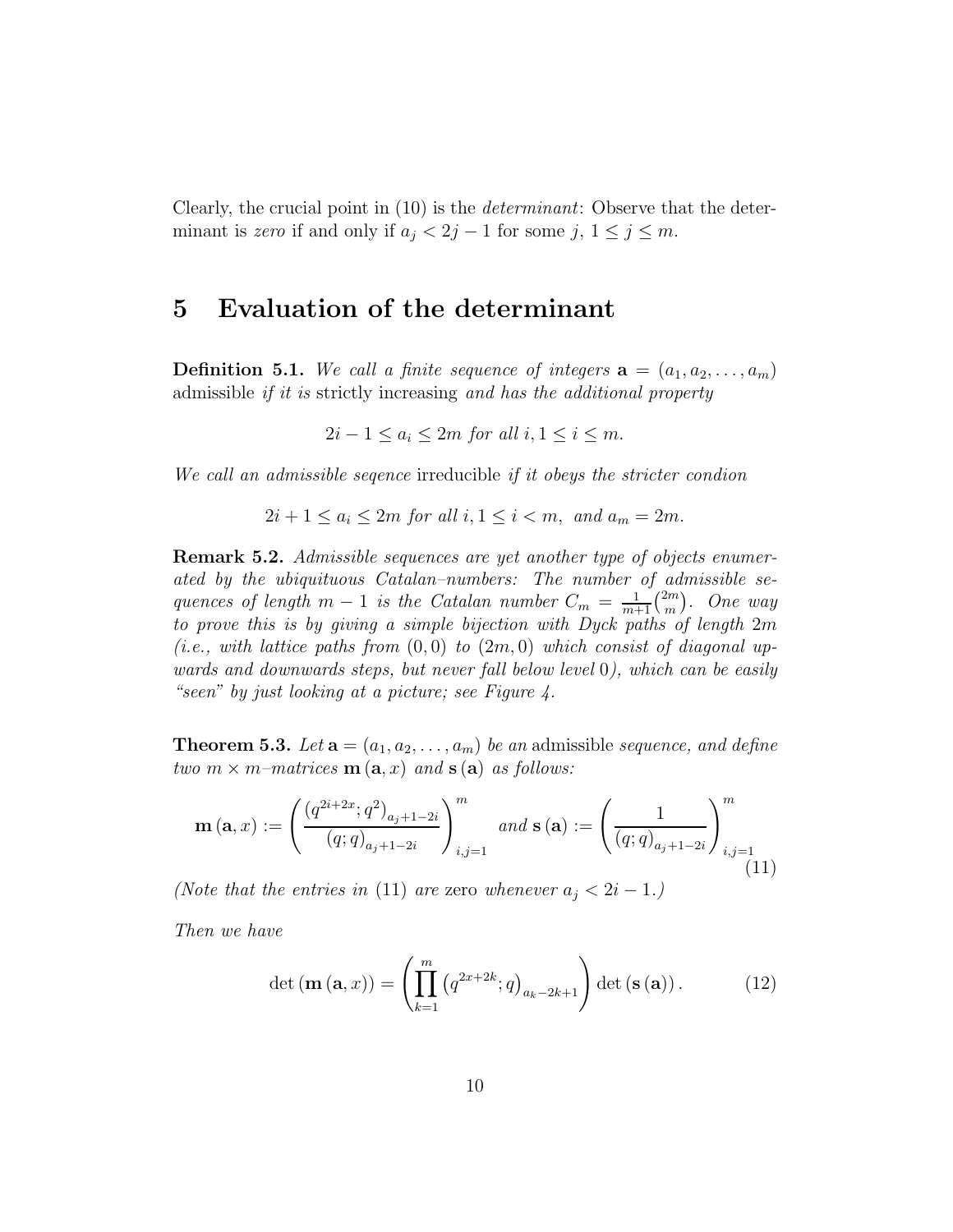

The picture illustrates the bijection for the admissible sequence  $\mathbf{a} = (3,6,7,8)$  of length 4 and a Dyck path of length  $2 \cdot 5 = 10$ : For every down–step of the Dyck path except the last, draw a rectangle with one side equal to this down–step and one corner "leaning against the vertical axis"; the heights of these rectangles give an admissible sequence; and any admissible sequence "encodes" a Dyck path.

<span id="page-10-0"></span>Figure 4: Illustration of the bijection between Dyck paths of length 2m and admissible sequences of length  $m - 1$ .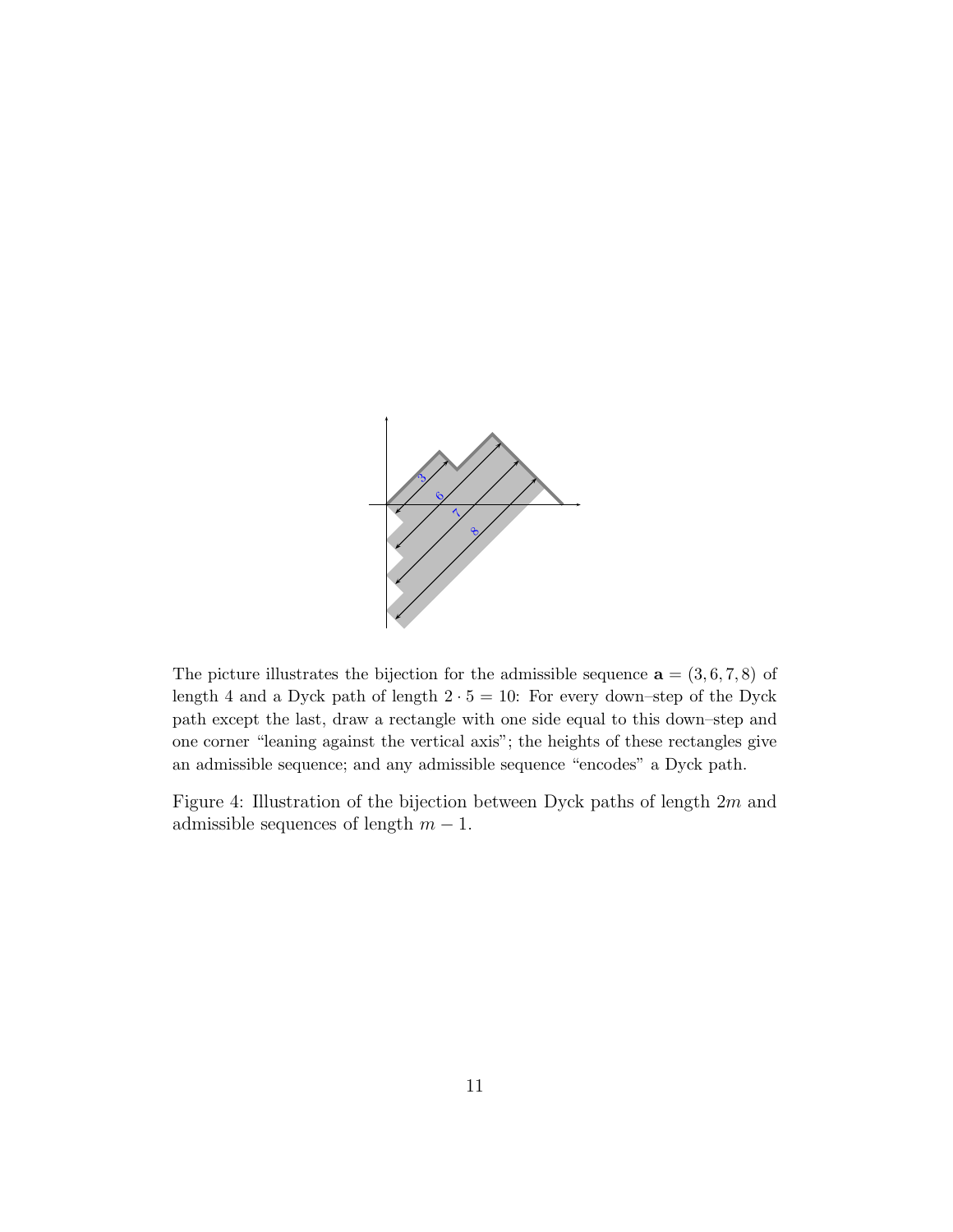Observe that substituting  $q \to q^2$  in  $\mathbf{m}(\mathbf{a},x)$  gives precisely the determinant in [\(10\)](#page-8-1), so by the weight–preserving bijection between lozenge tilings and families of non–intersecting lattice paths,  $(12)$  yields Lai's observation [\[4,](#page-24-0) Theorem 1.3].

**Remark 5.4.** *The condition*  $a_m \leq 2m$  *in Theorem [5.3](#page-9-2) is crucial; otherwise the assertion is wrong, already for*  $m = 1$ *.* 

The rest of this section is devoted to the proof of Theorem [5.3:](#page-9-2) It consists of several steps, which we indicate by corresponding headlines.

#### Reduce the general determinant evaluation to irreducible sequences:

Observe that if there is some  $1 \leq k < m$  such that  $a_k \leq 2k$ , then the  $(i, j)$ entry of  $\mathbf{m}(\mathbf{a},x)$  is zero for  $i > k$  and  $j < k$ , so the determinant can be written as the product of two minors consisting

- of the first k rows and columns of  $\mathbf{m}(\mathbf{a},x)$ ,
- and of the last  $m k$  rows and columns of  $\mathbf{m}(\mathbf{a}, x)$ ,

respectively. It is easy to see that these minors correspond to the lists  $a' =$  $(a_1, \ldots, a_k)$  and  $\mathbf{a}'' = (a_{k+1} - 2k, \ldots, a_m - 2k)$ , which gives the following factorization:

$$
\det (\mathbf{m}(\mathbf{a},x)) = \det (\mathbf{m}(\mathbf{a}',x)) \cdot \det (\mathbf{m}(\mathbf{a}'',x+k)).
$$

Both sequences a' and a'' are admissible, and if we manage to prove Theorem [5.3](#page-9-2) for the *irreducible* case

$$
a_k \ge 2k + 1
$$
 for all  $k = 1, \ldots, m - 1$ ,

it is easy to see that the factorization above gives the general assertion [\(12\)](#page-9-1) for all admissible sequences (by induction on the number of "irreducible factors").

Note that an irreducible sequence  $a$  of length  $m$  necessarly ends with

$$
\mathbf{a} = (\ldots, a_{m-1} = 2m - 1, a_m = 2m).
$$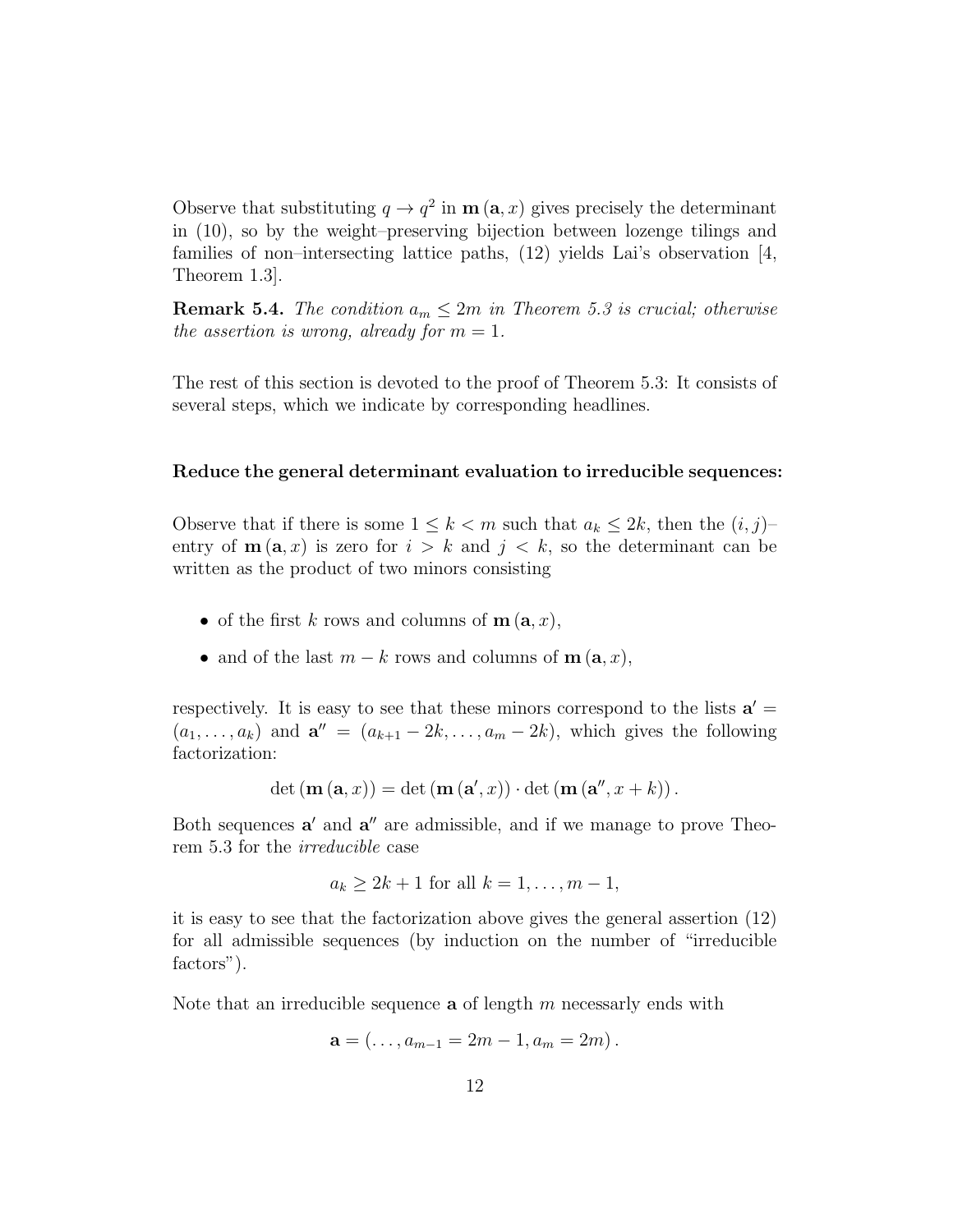### Pull out common factors from rows and columns:

We may rewrite the factors of the product in [\(12\)](#page-9-1) as follows

$$
\prod_{k=1}^{m} (q^{2x+2k}; q)_{a_k-2k+1} = \frac{\prod_{j=1}^{m} (q^{2x}; q)_{a_j+1}}{\prod_{i=1}^{m} (q^{2x}; q)_{2i}}
$$

and pull them out from the rows i and columns j of  $\mathbf{m}(\mathbf{a},x)$ . This operation gives a new  $m \times m$ -matrix  $\mathbf{m}'(\mathbf{a},x)$  with  $(i, j)$ -entry

<span id="page-12-0"></span>
$$
\frac{\left(q^{2x};q\right)_{2i}\left(q^{2i+2x};q^{2}\right)_{a_{j}+1-2i}}{\left(q^{2x};q\right)_{a_{j}+1}\left(q;q\right)_{a_{j}+1-2i}} = \frac{\left(q^{2x+2i};q^{2}\right)_{a_{j}+1-2i}}{\left(q^{2x+2i};q\right)_{a_{j}+1-2i}\left(q;q\right)_{a_{j}+1-2i}},\tag{13}
$$

and [\(12\)](#page-9-1) clearly is equivalent to

<span id="page-12-3"></span>
$$
\det (\mathbf{m}'(\mathbf{a}, x)) = \det (\mathbf{s}(\mathbf{a})). \tag{14}
$$

The modified matrix  $m'(a, x)$  can be triangulating by a lower triangular matrix f(a) with entries from the field  $\mathbb{C}(q)$  of rational functions in  $q$ :

Denote by  $\mathbb F$  the field  $\mathbb C(q)$  of rational functions in q.

<span id="page-12-1"></span>Lemma 5.5. *Let* a *be an irreducible sequence, and consider* m′ (a, x) *as defined in* [\(13\)](#page-12-0). Then there exists a lower triangular  $m \times m$ –matrix  $f(a)$ *whose entries are* constants *from*  $\mathbb{F}$  *(i.e., the entries* do not depend *on* x*) with all entries on the main diagonal equal to* 1*, such that the matrix product*

<span id="page-12-2"></span>
$$
\mathbf{m}'\left(\mathbf{a},x\right)\cdot\mathbf{f}\left(\mathbf{a}\right) \tag{15}
$$

*is* upper triangular*, with* constants *from* F *on its main diagonal.*

If we manage to prove Lemma [5.5,](#page-12-1) then by the multiplicativity of the determinant, we would obtain that

$$
\det (\mathbf{m}'(\mathbf{a},x) \cdot \mathbf{f}(\mathbf{a})) = \det (\mathbf{m}'(\mathbf{a},x)) \cdot \det (\mathbf{f}(\mathbf{a})) = \det (\mathbf{m}'(\mathbf{a},x)),
$$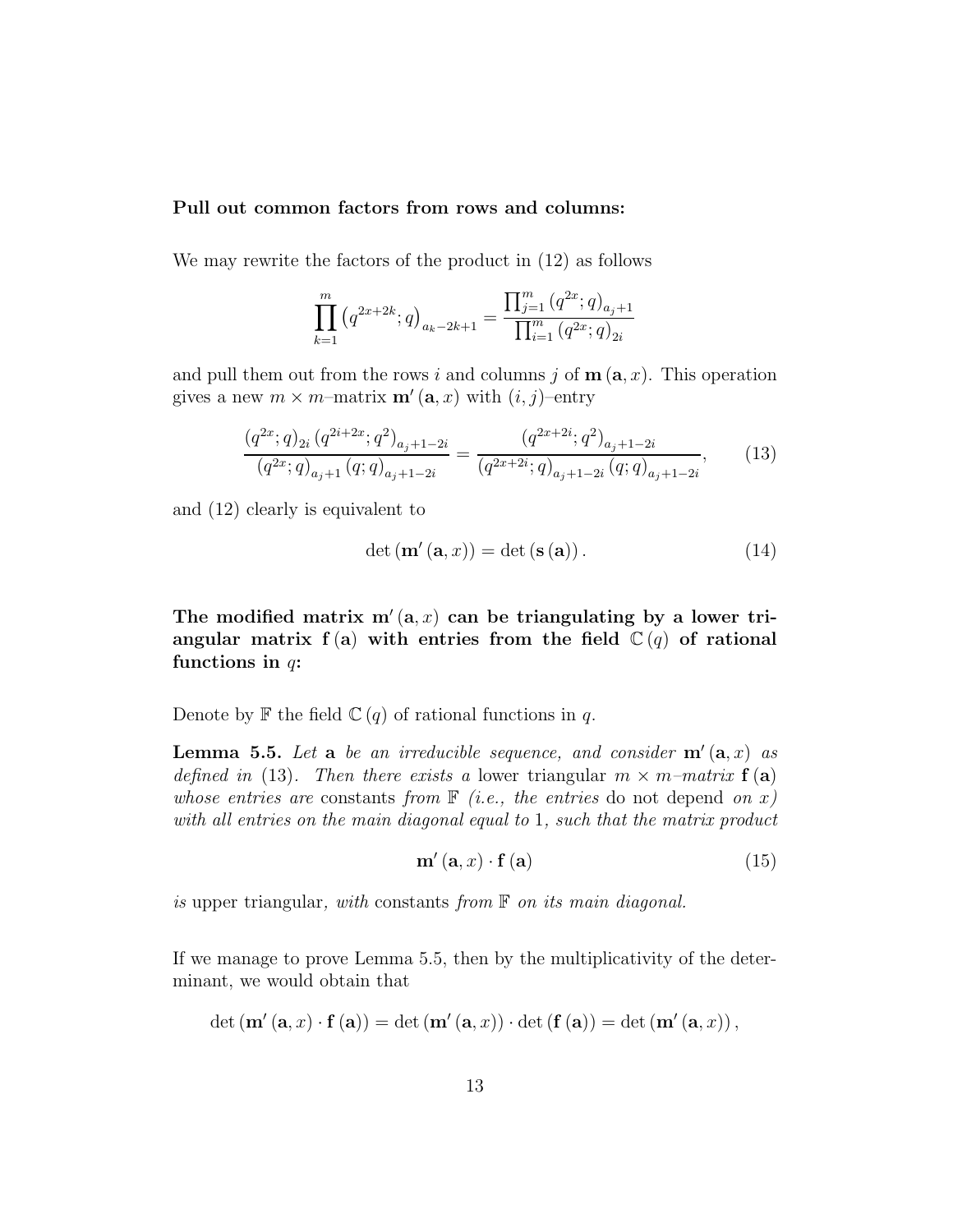and this determinant is equal to the product of the entries on the main diagonal of [\(15\)](#page-12-2); so, in particular, it *does not depend on* x. (This would already be sufficient to deduce Lai's observation concerning the quotient of generating functions [\[4,](#page-24-0) Theorem 1.3].) Moreover, for  $q \in \mathbb{C}$  with  $|q| < 1$ , [\(14\)](#page-12-3) would also hold *in the limit*  $x \to \infty$ , so [\(12\)](#page-9-1) follows since

$$
\lim_{x \to \infty} \frac{\left(q^{2x+2i}; q^2\right)_{a_j+1-2i}}{\left(q^{2x+2i}; q\right)_{a_j+1-2i} \left(q; q\right)_{a_j+1-2i}} = \frac{1}{\left(q; q\right)_{a_j+1-2i}} \text{ for } |q| < 1.
$$

So, the proof of Theorem [5.3](#page-9-2) would be *complete* if we can prove Lemma [5.5.](#page-12-1)

### Finding the triangulating matrix f (a) amounts to solving  $m-1$ systems of linear equations:

For some matrix **n**, let us denote by  $[\mathbf{n}]_{i\geq s,j\geq t}$  the *submatrix* of **n** consisting

- of all rows  $i \geq s$
- and all columns  $j \geq t$ .

The k–th column vector in a *lower triangular*  $m \times m$ –matrix has, by definition, zero entries at all positions  $j < k$ , so determining the sub-vector  $v_k$  corresponding to the "interesting" entries of this column vector in the *lower triangular*  $m \times m$ –matrix  $f(a)$  amounts to finding a solution of the homogeneous system of linear equations

$$
\left[\mathbf{m}'\left(\mathbf{a},x\right)\right]_{i\geq k+1,j\geq k}\cdot\mathbf{v}_k=\mathbf{0},
$$

which has the following *additional properties*:

- 1. the entries in  $\mathbf{v}_k$  are elements of  $\mathbb F$  which *do not depend on* x: We call such solution x*–invariant*,
- 2. the first entry of  $v_k$  is not zero, whence we can divide  $v_k$  by this first entry (so the lower triangular matrix  $f(a)$  would have entries equal to 1 on its main diagonal, as desired),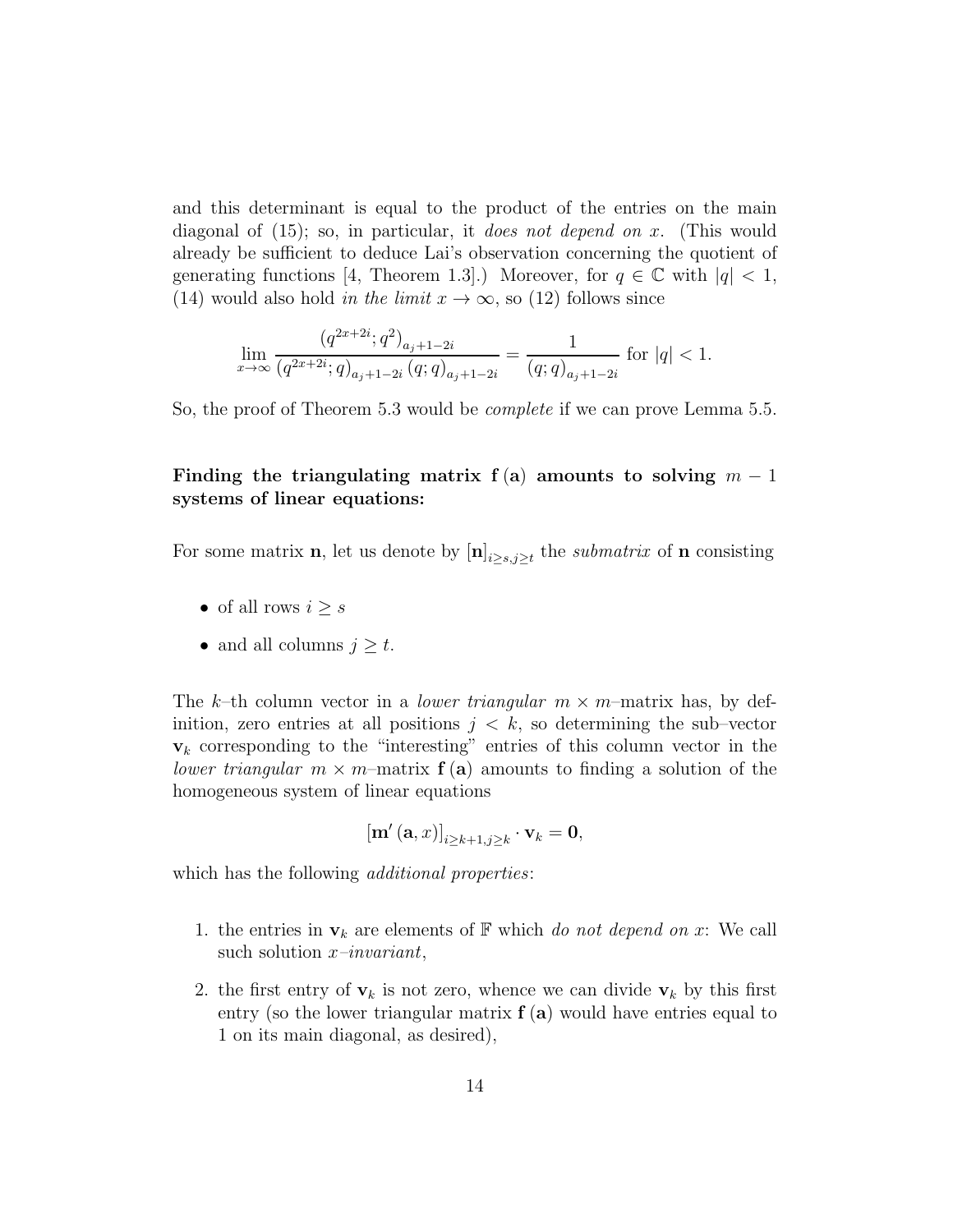3. the inner product of the first row of  $[\mathbf{m}'(\mathbf{a},x)]_{i\geq k,j\geq k}$  with  $\mathbf{v}_k$  is in  $\mathbb F$ and *does not depend on* x, too.

Clearly, we have to find such solutions for  $k = 1, 2, \ldots, m - 1$ .

### Observation: It suffices to consider a *single* system of linear equations:

It is easy to see that the submatrix  $[\mathbf{m}'(\mathbf{a},x)]_{i\geq 2,j\geq 2}$  is precisely the  $(m-1)\times$  $(m-1)$ –matrix **m'**  $(\overline{a}, x+1)$ , where

$$
\overline{\mathbf{a}} = (a_2 - 2, a_3 - 2, \dots, a_m - 2).
$$

Hence it suffices to consider only the *first* column vector  $v_1$  of the matrix  $f(a)$ . This means that we have to show that the system of equations

<span id="page-14-0"></span>
$$
\left[\mathbf{m}'\left(\mathbf{a},x\right)\right]_{i\geq 2,j\geq 1}\cdot\mathbf{v}_1=\mathbf{0}\tag{16}
$$

has a solution with the additional properties 1, 2 and 3 from above.

#### Express the single system of linear equations more conveniently:

Observe that we can express property 2 more conveniently: *Prepend* 1 to the *irreducible* sequence a, i.e., consider the (admissible!) sequence

$$
\mathbf{a}^{\star} := (1, a_1, \ldots, a_m)
$$

(so  $a_1^* = 1$  and  $a_k^* = a_{k-1}$  for  $2 \le k \le m+1$ ), and define the  $m \times (m+1)$ matrix  $\mathbf{m}'(\mathbf{a}^*, x)$  with entries as in [\(13\)](#page-12-0), i.e.:

$$
\mathbf{m}'\left(\mathbf{a}^{\star},x\right)_{i,j} = \frac{\left(q^{2x+2i};q^2\right)_{a_j^{\star}+1-2i}}{\left(q^{2x+2i};q\right)_{a_j^{\star}+1-2i}\left(q;q\right)_{a_j^{\star}+1-2i}}.\tag{17}
$$

Note that  $\mathbf{m}'(\mathbf{a}^*, x)_{i,1} = [i = 1]$ : Hence an *x-invariant* solution of

<span id="page-14-1"></span>
$$
\mathbf{m}'\left(\mathbf{a}^{\star}, x\right) \cdot \mathbf{v}_1 = \mathbf{0} \tag{18}
$$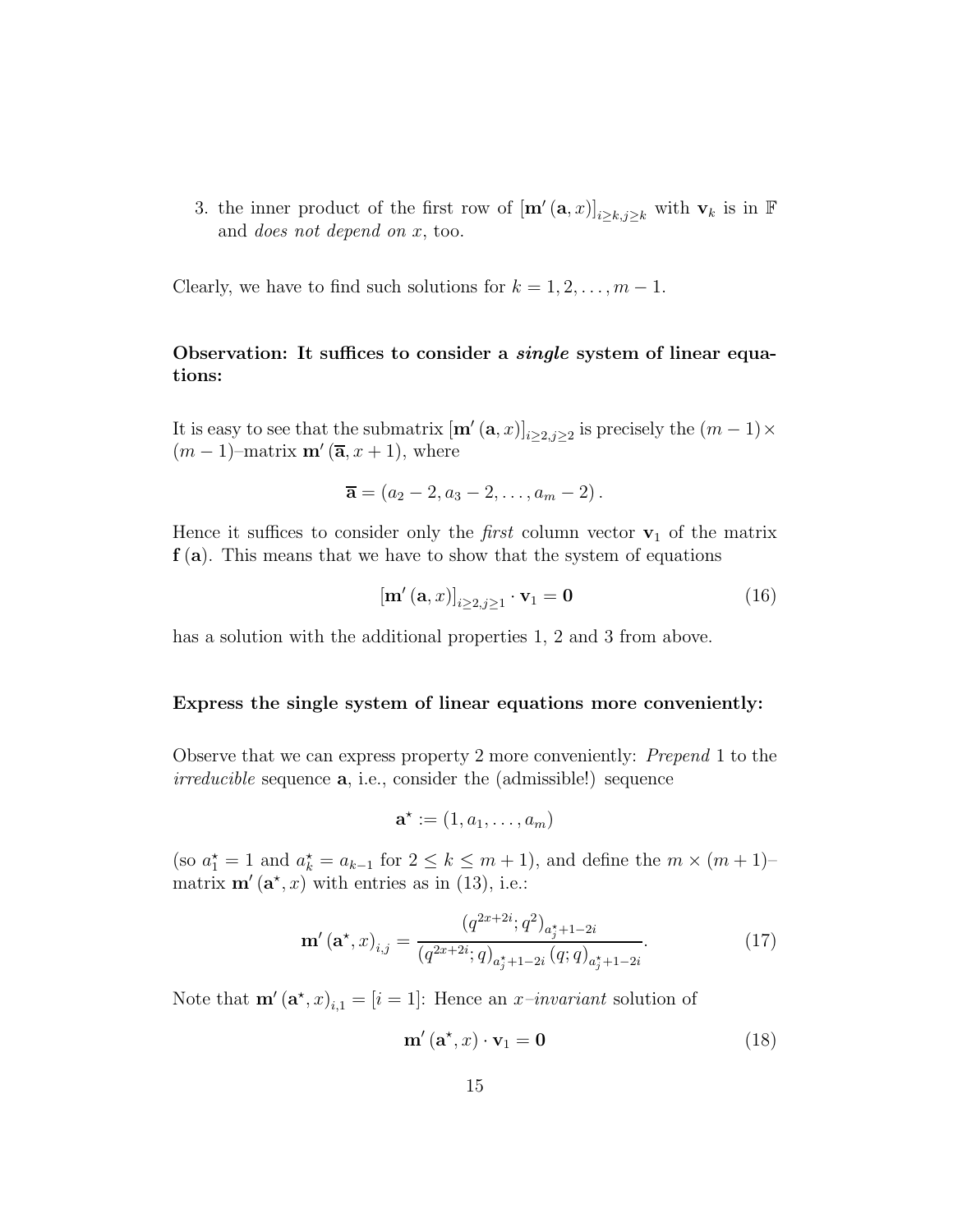is an x-invariant solution of  $(16)$  with property 2.

Assume that we can show that  $(18)$  has an x-invariant solution: Then such solutions would determine a matrix f (a) which *might have* zeros on the main diagonal; but this cannot happen since we *know* that det  $(\mathbf{m}'(\mathbf{a},x)) \neq 0$  (as it is the generating function of a *non–empty* set of lattice paths). This means that such solutions "automatically" have property 3: So the proof of Lemma [5.5](#page-12-1) boils down to showing that  $(18)$  has an x-invariant solution.

### Divide all equations by the coefficient corresponding to the last column:

The system [\(18\)](#page-14-1) features m equations for  $m+1$  variables, so for every fixed x we expect a solution space of dimension  $\geq 1$ . As pointed out above, element  $a_m$  equals 2m in an *irreducible* sequence of length m. By dividing the *i*-the equation (i.e., row i of the matrix  $\mathbf{m}'(\mathbf{a}^*,x)$ ) by the (non-zero) coefficient corresponding to  $a_{m+1}^* = a_m = 2m$ 

$$
\frac{\left(q^{2x+2i};q^2\right)_{2m+1-2i}}{\left(q^{2x+2i};q\right)_{2m+1-2i}\left(q;q\right)_{2m+1-2i}}
$$

we do not change the space of solutions, but obtain a modified coefficient matrix  $\mathbf{m}''(\mathbf{a}^*, x)$  with  $(i, j)$ -entry

$$
\frac{(q^{2x+2i};q^2)_{a_j+1-2i} (q^{2x+2i};q)_{2m+1-2i} (q;q)_{2m+1-2i}}{(q^{2x+2i};q^2)_{2m+1-2i} (q^{2x+2i};q)_{a_j+1-2i} (q;q)_{a_j+1-2i}}
$$
\n
$$
=\frac{(q^{2+a_j-2i};q)_{2m-a_j} (q^{1+a_j+2x};q)_{2m-a_j}}{(q^{2+2a_j+2x-2i};q^2)_{2m-a_j}}.\tag{19}
$$

#### Consider a single system of linear equations with more variables:

It is convenient to view the coefficient matrix  $\mathbf{m}''(\mathbf{a}^*,x)$  as the *submatrix* corresponding to columns  $a_1^{\star}, a_2^{\star}, \ldots, a_{m+1}^{\star}$  of the  $m \times 2m$ -matrix with  $(i, j)$ entry

$$
\frac{(q^{2+j-2i};q)_{2m-j} (q^{1+j+2x};q)_{2m-j}}{(q^{2+2j+2x-2i};q^2)_{2m-j}},
$$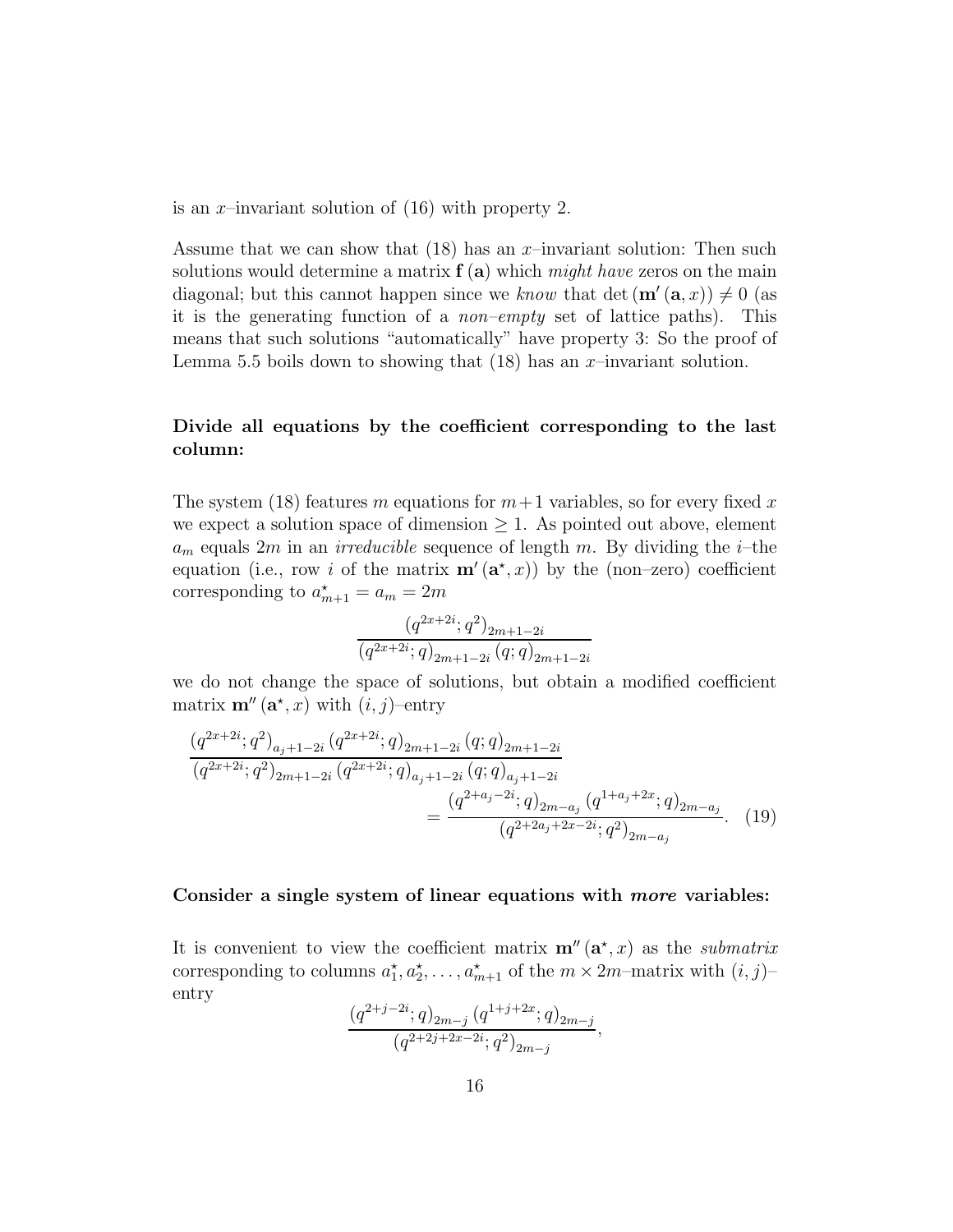and to reverse the order of columns, i.e., to consider the  $m \times 2m$ -matrix  $\mathbf{m}'''(m, x)$  with  $(i, j)$ –entry

<span id="page-16-0"></span>
$$
\mathbf{e}(m,i,j,x) := \frac{\left(q^{2(m-i+1)-j};q\right)_j \left(q^{2(m+x)-j+1};q\right)_j}{\left(q^{2(2m+x-i+1)-2j};q^2\right)_j},\tag{20}
$$

where  $1 \leq i \leq m$  and  $0 \leq j \leq 2m - 1$ .

Observe that the factor  $(q^{2(m-i+1)-j};q)_{j}$  in [\(20\)](#page-16-0) is *zero* for  $j \geq 2(m-i+1)$ , hence the matrix  $\mathbf{m}'''(m, x)$  has a "staircase shape", with all entries of row i equal to *zero* for  $j \geq 2(m - i + 1)$ . To illustrate this, we present  $\mathbf{m}'''(3, x)$ (after expansion of the  $q$ -Pochhammer symbols involving the parameter x *and cancellation*; for typesetting reasons, we give the *transpose* of this matrix):

<span id="page-16-1"></span>
$$
\left(\mathbf{m}'''(3,x)\right)^{T} = \begin{pmatrix} 1 & 1 & 1 \\ \frac{(q^{5};q)_{1}(1-q^{2x+6})}{1-q^{2x+10}} & \frac{(q^{3};q)_{1}(1-q^{2x+6})}{1-q^{2x+8}} & 1-q \\ \frac{(q^{4};q)_{2}(1-q^{2x+5})(1-q^{2x+6})}{(1-q^{2x+8})(1-q^{2x+10})} & \frac{(q^{2};q)_{2}(1-q^{2x+5})}{1-q^{2x+8}} & 0 \\ \frac{(q^{3};q)_{3}(1-q^{2x+4})(1-q^{2x+5})}{(1-q^{2x+8})(1-q^{2x+10})} & \frac{(q;q)_{3}(1-q^{2x+5})}{1-q^{2x+8}} & 0 \\ \frac{(q^{2};q)_{4}(1-q^{2x+3})(1-q^{2x+5})}{(1-q^{2x+8})(1-q^{2x+5})} & 0 & 0 \\ \frac{(q;q)_{5}(1-q^{2x+3})(1-q^{2x+5})}{(1-q^{2x+8})(1-q^{2x+10})} & 0 & 0 \end{pmatrix}
$$
(21)

#### A useful observation concerning [\(20\)](#page-16-0):

The attentive reader may have noticed a phenomenon in the example [\(21\)](#page-16-1): The number of factors in the denominator is *not increasing all the way*, but apparently becomes *constant* from  $j = m - i$  on. This is no coincidence, but due to certain *cancellations*: Observe that the factors depending on x in the numerator of [\(20\)](#page-16-0) end with  $(1 - q^{2m+2x})$ , and from  $j = m - i + 1 + t$ on  $(t = 0, 1, ...)$ , the "additional factors"  $(1 - q^{2m+2x-2t})$  appearing in the denominator cancel out with corresponding factors in the numerator, such that in the last two entries of each row only factors with  $odd$  "x-depending"  $q$ –exponents"  $(1 - q^{2x+2t-1})$  survive the cancellation in the numerator; moreover, the last entry is  $(1 - q)$ –times the next–to–last entry. Altogether, this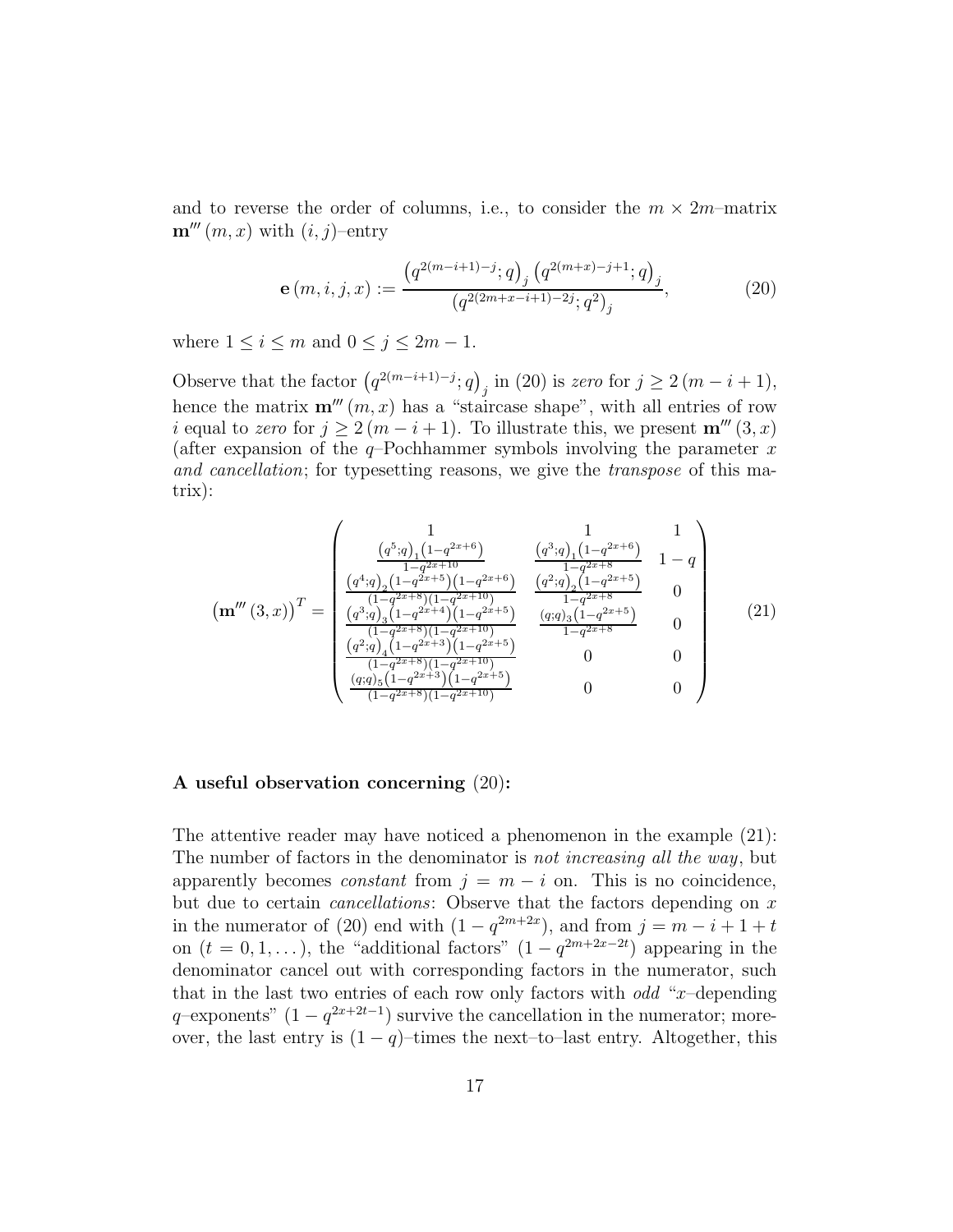implies: If we multiply every row i of  $\mathbf{m}'''(m, x)$  by the denominator of its last non–zero entry

$$
\left(q^{2x+2m+2};q^2\right)_{m-i},
$$

then the  $(i, j)$ –entry of the resulting matrix is equal to  $(q^{2(m-i+1)-j}; q)_j$  times a product of  $(m - i)$  factors of the form  $(1 - q^{2x+y})$ , i.e.,

<span id="page-17-3"></span>
$$
\mathbf{m}'''(m,x)_{i,j} \cdot \left(q^{2x+2m+2};q^2\right)_{m-i} = \left(q^{2(m-i+1)-j};q\right)_j \cdot \prod_{k=1}^{m-i} \left(1-q^{2z+y_{j,k}}\right) \tag{22}
$$

for certain integers  $y_{j,k}$ .

### Claim: The first homogeneous equation of  $(18)$  actually has a non– trivial  $x$ –invariant solution:

It might not be clear at first sight that there is a non–trivial  $x$ –invariant solution *at all*; even for a *single* equation of [\(18\)](#page-14-1): In order to show that this is indeed the case, we state and prove a little Lemma.

Recall the definition of the  $q$ -binomial coefficient

<span id="page-17-2"></span><span id="page-17-1"></span>
$$
\begin{bmatrix} n \\ k \end{bmatrix}_q := \frac{(q;q)_n}{(q;q)_k (q;q)_{n-k}}
$$
\n(23)

for non–negative integers  $n, k$  with  $0 \leq k \leq n$ , and the well–known recursions

$$
\begin{bmatrix} n \\ k \end{bmatrix}_q = \begin{bmatrix} n-1 \\ k-1 \end{bmatrix}_q + q^k \begin{bmatrix} n-1 \\ k \end{bmatrix}_q,
$$
\n(24)

$$
\begin{bmatrix} n \\ k \end{bmatrix}_q = q^{n-k} \begin{bmatrix} n-1 \\ k-1 \end{bmatrix}_q + \begin{bmatrix} n-1 \\ k \end{bmatrix}_q.
$$
 (25)

An easy consequence of these recursions is the well–known identity

<span id="page-17-0"></span>
$$
\sum_{k=0}^{n} (-1)^{k} q^{\frac{k(k+1)}{2} - kn} \begin{bmatrix} n \\ k \end{bmatrix}_{q} = [n = 0].
$$
 (26)

Now define

$$
e(n,k) := \frac{k(k+1)}{2} - kn
$$

and observe that [\(26\)](#page-17-0) can be generalized as follows: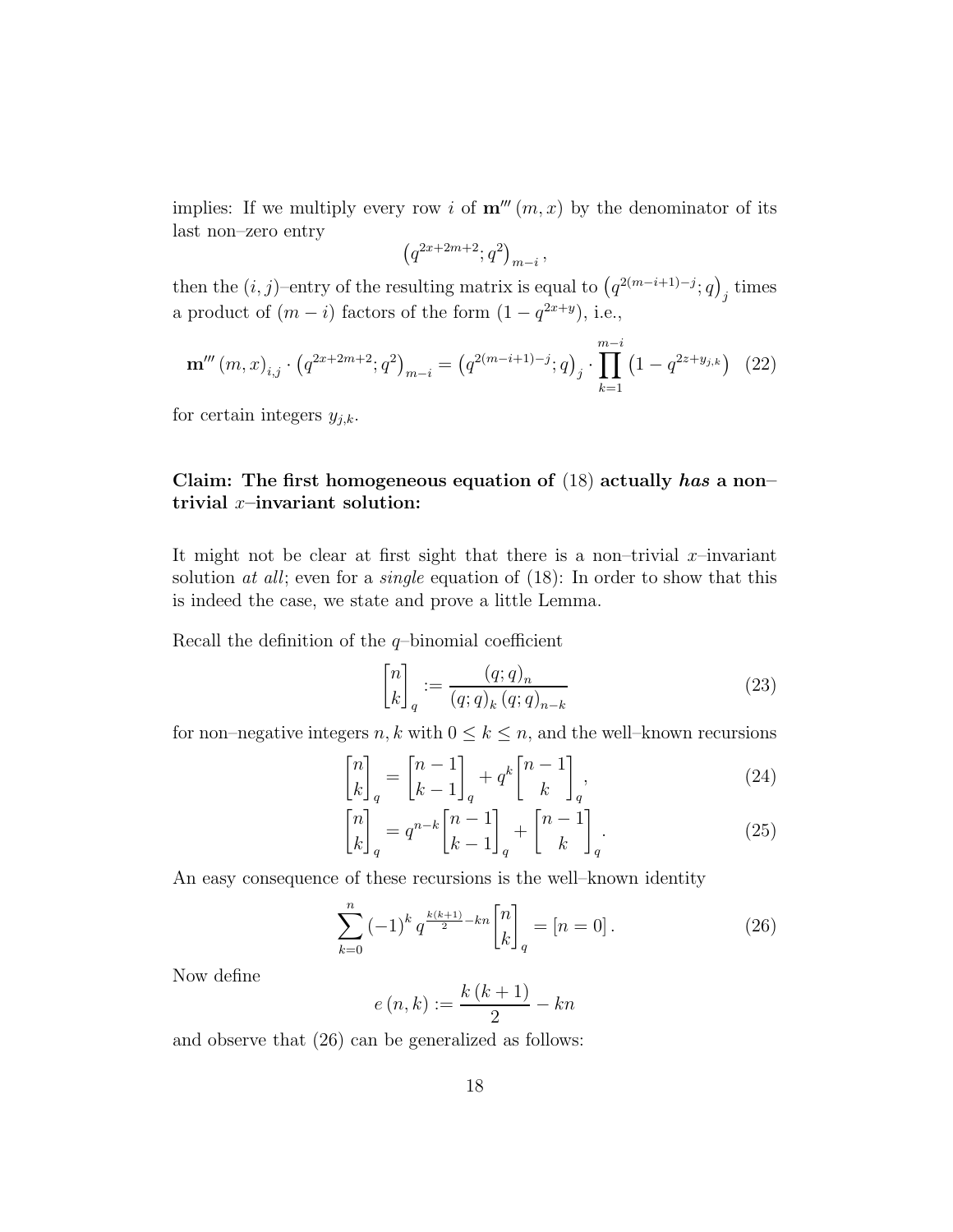<span id="page-18-1"></span>**Lemma 5.6.** *Let*  $n, r$  *be positive integers, and let*  $(\gamma_1, \gamma_2, \ldots, \gamma_{n-r})$  *be an*  $(arbitrary) sequence of  $n-r$  complex numbers. Then we have:$ 

<span id="page-18-0"></span>
$$
\sum_{k=0}^{n} (-1)^{k} q^{e(n,k)} \begin{bmatrix} n \\ k \end{bmatrix} \prod_{i=1}^{n-r} (1 - \gamma_{i} \cdot q^{k}) = 0.
$$
 (27)

*Proof.* Let r be arbitrary but fixed, and proceed by induction on n: Clearly, for  $n \leq r$  the statement is true, since it is equivalent to [\(26\)](#page-17-0) in this case.

For the inductive step  $(n-1) \to n$ , we set  $f := \prod_{i=1}^{n-1-r} (1 - \gamma_i \cdot q^k)$  and use the recursions [\(24\)](#page-17-1) and [\(25\)](#page-17-2) to rewrite the unsigned  $k$ -th summand in [\(27\)](#page-18-0) as

$$
q^{e(n,k)}\left(\left(\begin{bmatrix}n-1\\k\end{bmatrix}_q q^k + \begin{bmatrix}n-1\\k-1\end{bmatrix}_q\right) - \gamma_{n-r} \cdot q^k \left(\begin{bmatrix}n-1\\k\end{bmatrix}_q + \begin{bmatrix}n-1\\k-1\end{bmatrix}_q q^{n-k}\right)\right) f.
$$

Using the obvious relations

$$
e(n,k) + k = e(n-1,k)
$$
 and  $e(n,k) + n - 1 = e(n-1,k-1)$ ,

we may rewrite this as

$$
\left( \begin{bmatrix} n-1 \\ k \end{bmatrix}_q q^{e(n-1,k)} + q^{1-n} \begin{bmatrix} n-1 \\ k-1 \end{bmatrix}_q q^{e(n-1,k-1)} \right) f
$$
  
-  $\gamma_{n-r} \left( \begin{bmatrix} n-1 \\ k \end{bmatrix}_q q^{e(n-1,k)} + q \begin{bmatrix} n-1 \\ k-1 \end{bmatrix}_q q^{e(n-1,k-1)} \right) f$ ,

 $\Box$ 

and the assertion follows by induction.

From this Lemma, we can deduce immediately the following Corollary.

<span id="page-18-2"></span>Corollary 5.7. *Let* n, r *be positive integers, and assume that for each for*  $j = 1, 2, ..., n + 1$  *we are given* 

- $n r$  *complex numbers*  $\gamma_{j,1}, \gamma_{j,2}, \ldots, \gamma_{j,n-r}$
- *and a rational function*  $c_j = c_j(q)$  *in*  $\mathbb{F}$ *.*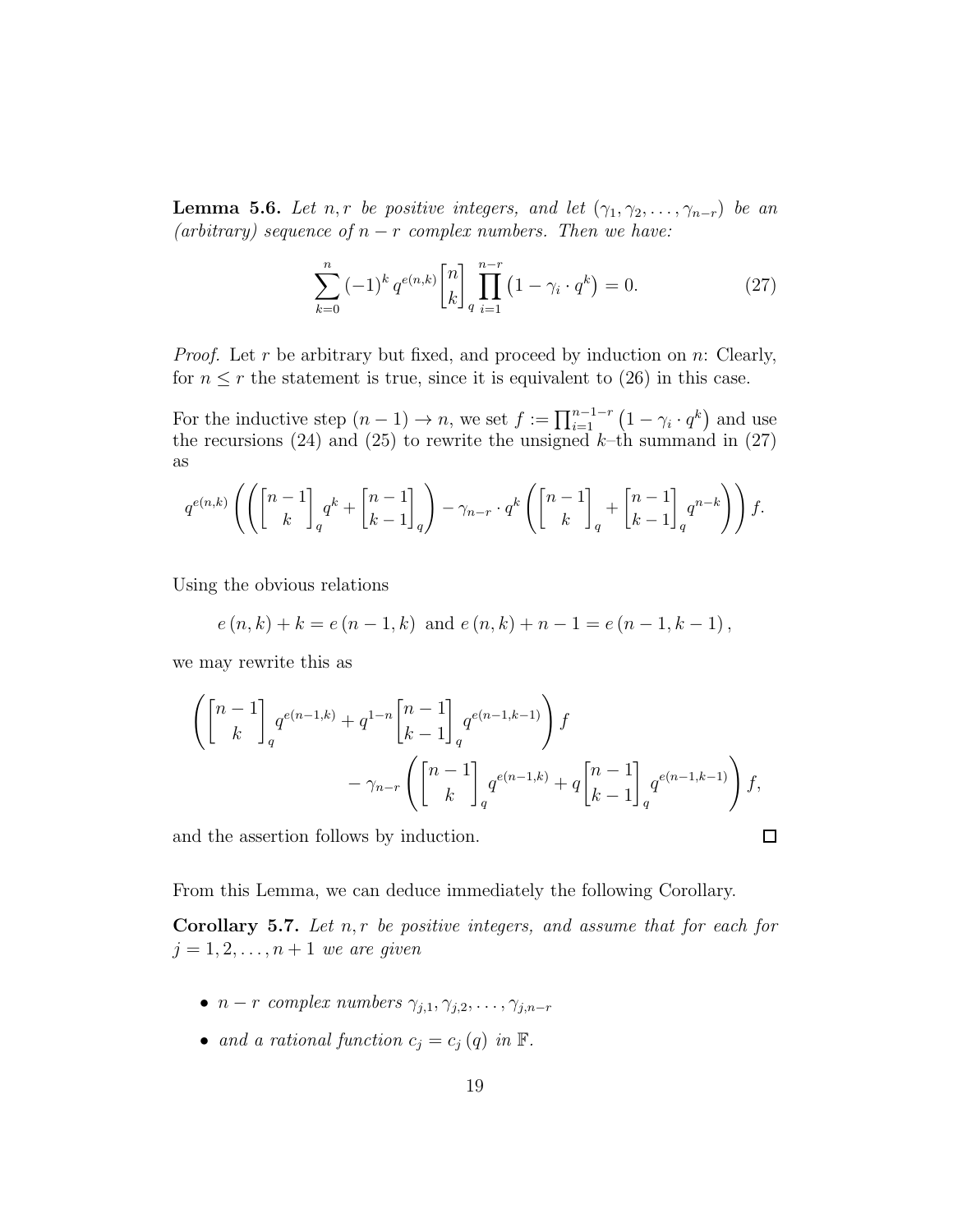*Then each*  $n+1$  *subsequent rows*  $i = i_0 + 1, i_0 + 2, \ldots, i_0 + n+1$  *(for arbitrary*)  $i_0 \in \mathbb{N}$ *)* of the form

<span id="page-19-1"></span>
$$
\left(c_j \prod_{k=1}^{n-r} \left(1 - \gamma_{j,k} q^i\right)\right)_{j=1}^{n+1}
$$
\n(28)

*are* not linearly independent *over* F *(by Lemma [5.6\)](#page-18-1), and therefore* the same *is true for the* columns *of the matrix*

<span id="page-19-0"></span>
$$
\left(c_j \prod_{k=1}^{n-r} \left(1 - \gamma_{j,k} q^i\right)\right)_{(i,j)=(i_0+1,1)}^{(i_0+n+1,n+1)}\tag{29}
$$

*Hence the homogeneous system of linear equations corresponding to this matrix has a* nontrivial *solution*  $\mathbf{b} = (b_1, b_2, \ldots, b_{n+1})$  *in*  $\mathbb{F}$ *.* 

*Since such solution* b *fulfils the* n *subsequent equations corresponding to rows*  $i_0 + 2, i_0 + 3, \ldots, i_0 + n + 1$ , it also fulfils the equation corresponding to row  $i_0 + n + 2$  *(since this row is a linear combination of its n predecessors, by Lemma* [5.6\)](#page-18-1) and the equation corresponding to row  $i_0 + 0$  (since this is a *linear combination of its* n *successors, again by Lemma [5.6\)](#page-18-1).*

*In short:* Every *solution* b *of the homogeneous system of linear equations corresponding to* [\(29\)](#page-19-0) *fulfils the equations corresponding to rows of the form* [\(28\)](#page-19-1) for all  $i \in \mathbb{N}$ , and in that sense is *i*–invariant. Therefore we have for all *complex numbers* q *with*  $|q| < 1$ 

$$
0 = \lim_{i \to \infty} \sum_{j=1}^{n+1} c_j \left( \prod_{k=1}^{n-r} \left( 1 - \gamma_{j,k} q^i \right) \right) b_j = \sum_{j=1}^{n+1} c_j b_j,
$$

*so* b *is a solution to the simpler equation*

$$
\sum_{j=1}^{n+1} c_j b_j = 0.
$$

Now observe that Corollary [5.7](#page-18-2) *applies* to the first row of  $\mathbf{m}''(\mathbf{a}^*,x)$  after multiplication by the denominator of its last non–zero entry (as in [\(22\)](#page-17-3)): The j–th entry in this row is equal to  $(q^{2m-j}; q)_j$  times a product of  $m-1$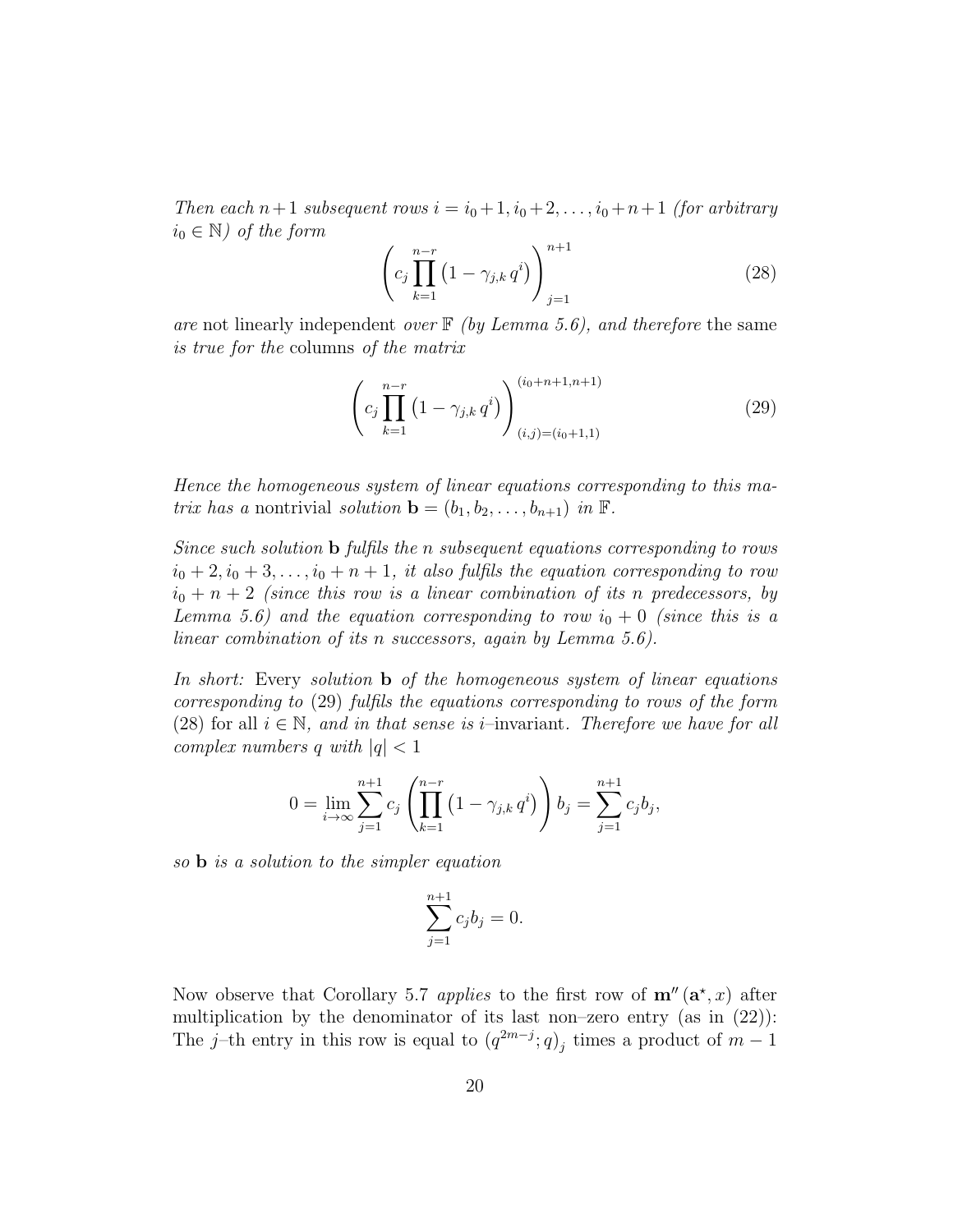factors of the form  $(1 - q^{2x+y})$ , and the length of this row is  $m + 1$ ; hence we may consider the  $m + 1$  equations for  $x, x + \frac{1}{2}, \ldots, x + \frac{m}{2}$  and deduce that there exists an  $x$ -invariant solution for the *first* equation of [\(18\)](#page-14-1).

#### Another useful observation concerning [\(20\)](#page-16-0):

We set  $x = \frac{1}{2} - k$  in  $e(m, i, j, x)$  and observe:

<span id="page-20-0"></span>
$$
\mathbf{e}\left(m,i,j,\frac{1}{2}-k\right) = \frac{\left(q^{2(m-i+1)-j};q\right)_j \left(q^{2(m-k+1)-j};q\right)_j}{\left(q^{2(2m-k+\frac{1}{2}-i+1)-2j};q^2\right)_j}
$$

$$
=\frac{\left(q^{2(m-k+1)-j};q\right)_j \left(q^{2(m+\left(\frac{1}{2}-i\right))-j+1};q\right)_j}{\left(q^{2(2m+\left(\frac{1}{2}-i\right)-k+1)-2j};q^2\right)_j}
$$

$$
=\mathbf{e}\left(m,k,j,1/2-i\right).
$$
(30)

Note that this means: Any x*–invariant* solution of the equation corresponding to row k of  $m''(\mathbf{a}^*, x)$  is also a solution of *all rows*  $i \geq k$ , but for *fixed*  $x = \frac{1}{2} - k.$ 

#### Put everything together:

For some subsequence  $C \subseteq \{0, 1, \ldots, 2m-1\}$  of columns of  $\mathbf{m}^{\prime\prime\prime}(m, x)$ , we may consider the homogeneous system of linear equations corresponding to the submatrix of  $\mathbf{m}'''(m, x)$  which consists of the columns in C: We call this system the *equations corresponding to* C, and if we consider only the last  $k$  (1  $\leq$  k  $\leq$  m) of these equations (corresponding to the submatrix of  $\mathbf{m}''''(m, x)$  which consists of the rows  $m - k + 1, m - k + 2, \ldots, m$  and the columns in C), we call this homogeneous system of equations the *last* k *equations corresponding to*  $C$ . For arbitrary but fixed  $x$ , the set of solutions of the last k equations corresponding to some C is a *linear subspace* of  $\mathbb{F}^{|C|}$ , which *contains* the set of x*–invariant solutions*, and the latter is a *linear* subspace of  $\mathbb{F}^{|C|}$ , too.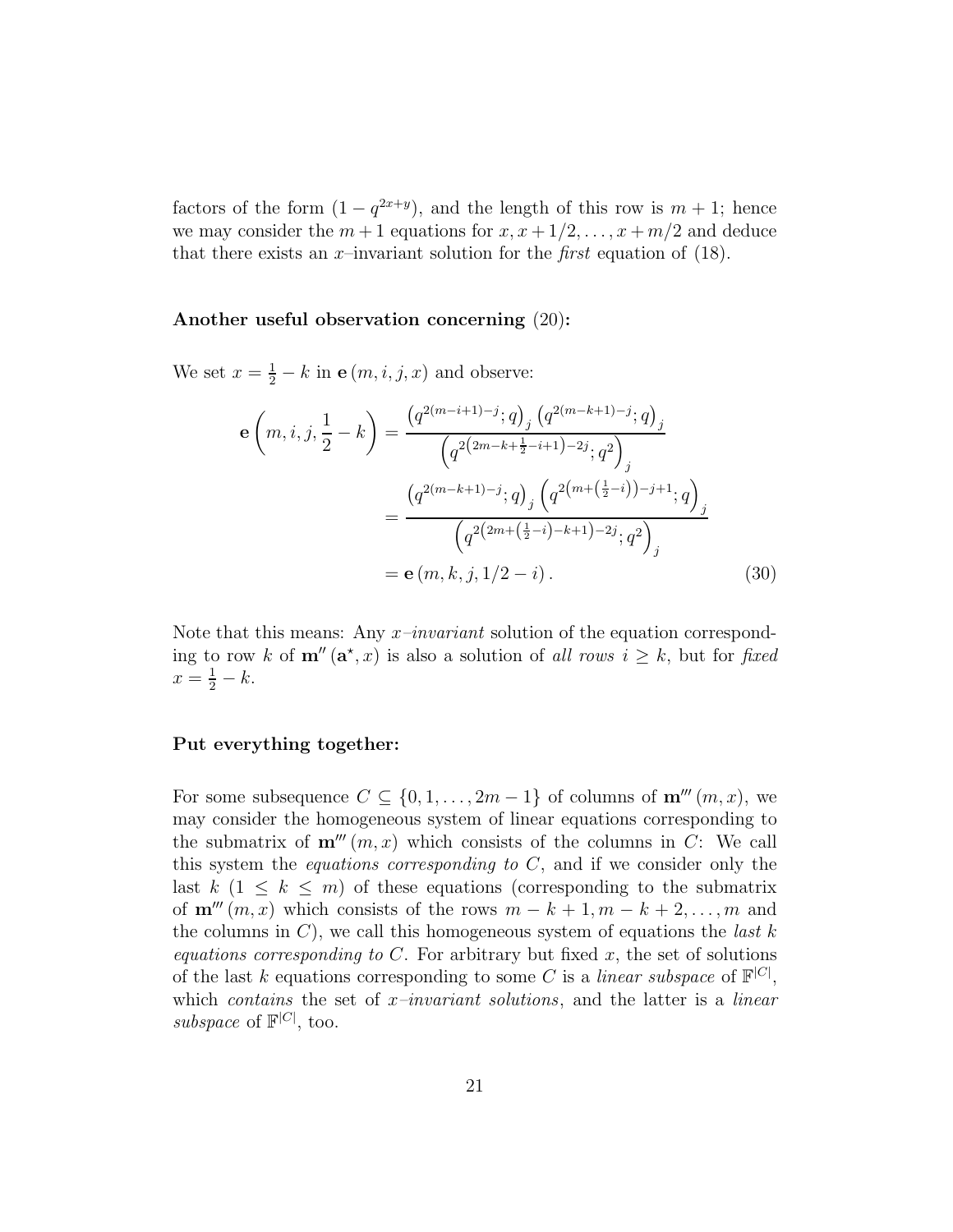Recall that we have to show that the equations corresponding to  $a^*$  have a *one–dimensional* x*–invariant space of solutions*: We shall prove this by working our way up from the last row  $m$  to the first.

More precisely, we claim that the last  $k$  rows of the equations corresponding to  $\mathbf{a}^{\star}$ 

- have an x-invariant solutions space whose dimension is equal
	- to the number of elements j in  $\mathbf{a}^*$  such that  $j \leq 2k$
	- $-$  minus  $k$ ,
- and that there are no other solutions, i.e.: *Every* solution (for *arbitrary* fixed x) is, in fact x-invariant.

This assertion is immediately clear for  $k = 1$ , since the (single) last equation corresponding to  $\mathbf{a}^*$  has a 1-dimensional solution space, which is x-invariant since this equation does not contain x at all (see example  $(21)$ ):

<span id="page-21-0"></span>
$$
1 \cdot c_0 + (1 - q) \cdot c_1 = 0 \iff (c_0, c_1) \in \{\lambda \cdot (q - 1, 1) : \lambda \in \mathbb{C}\}.
$$
 (31)

So assume we proved our claim for the last  $k$  rows

$$
m-k+1, m-k+2, \ldots, m
$$

of the equations corresponding to  $a^*$ , and assume that for the next row  $m - k \geq 1$  there are l columns of  $a^*$  which are  $\leq 2(k+1)$  (note that  $l \geq k+1$ , since  $\mathbf{a}^*$  is an *admissible* sequence). Now recall [\(22\)](#page-17-3): The entries of row  $m-k$  are, after multiplication with the denominator of the entry  $\mathbf{m}'''\left(m,x\right)_{m-k,2(m-k)-1}$ , equal to some element in F times a product of k factors of the form  $(1 - q^{2x+y})$ . So by Corollary [5.7,](#page-18-2) row  $m - k$  in the equations corresponding to

- the *first k columns* of  $a^*$ ,
- plus one of the columns  $a_{k+1}, a_{k+2}, \ldots, a_l$  which are less or equal to  $2k + 1$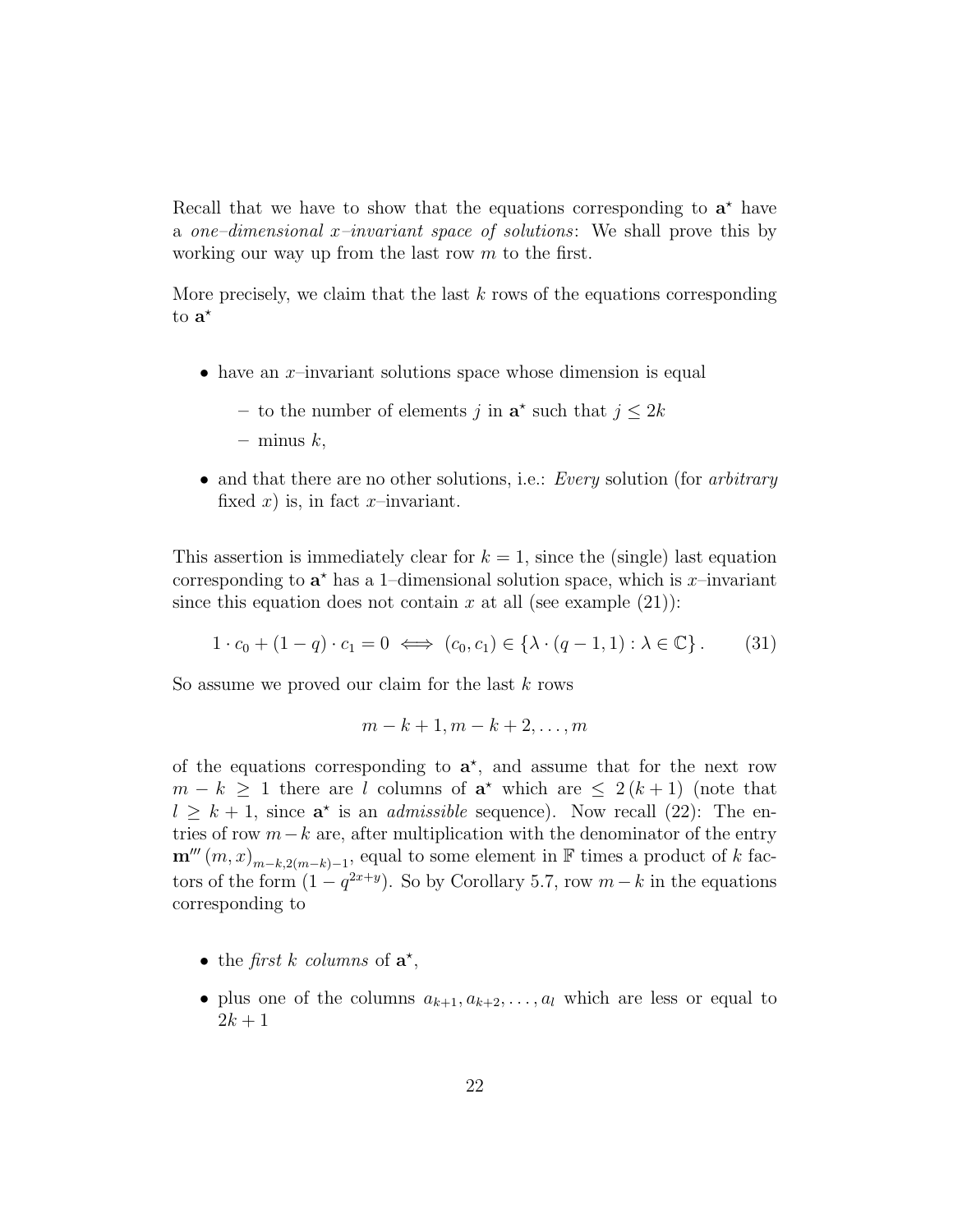has a non–trivial x–invariant solution, and *every* linear combination of these  $(l - k)$  x–invariant solutions is again an x–invariant solution, so the dimension of the linear space of x–invariant solutions is at least  $l - k$ . Now we combine two observations:

- 1. Since the first  $k$  entries of  $a^*$  are an admissible sequence, the submatrix of  $\mathbf{m}^{\prime\prime\prime}(m, x)$  consisting of
	- the last  $k$  rows
	- and the first  $k$  columns of  $a'$

has determinant  $\neq 0$ . Hence the k equations are linearly independent, and the dimension of the solution space for arbitrary, but fixed x is  $l-k$ : But this implies that *all* solutions (for *any* x) are, in fact, x–invariant.

- 2. By observation [\(30\)](#page-20-0), for  $i \leq k$  the following rows are identical:
	- row  $m i$  for  $x = \frac{1}{2} (m k)$ ,
	- row  $m k$  for  $x = \frac{1}{2} (m i)$ .

This implies that each x–invariant solution of the  $(m - k)$ –th equation corresponding to  $\mathbf{a}^*$  is a solution of the last  $k+1$  equations corresponding to  $\mathbf{a}^*$  for *fixed*  $x = \frac{1}{2} - (m - k)$ , and since we already know that *all* solutions (for *any* x) of the last k equations are x-invariant, the same holds true for the last  $k + 1$  equations.

Altogether, this finishes the proof of Lemma [5.5,](#page-12-1) and thus of Theorem [5.3.](#page-9-2) $\Box$ 

### 5.1 A simple algorithm for actually finding the solutions which constitute f (a) of Lemma [5.5](#page-12-1)

For the homogeneous system of the m linearly independent equations in  $2m$ variables corresponding to the coefficient matrix  $\mathbf{m}^{\prime\prime\prime}$ 

<span id="page-22-0"></span>
$$
\mathbf{m}^{\prime\prime\prime} \cdot \mathbf{c} = \mathbf{0},\tag{32}
$$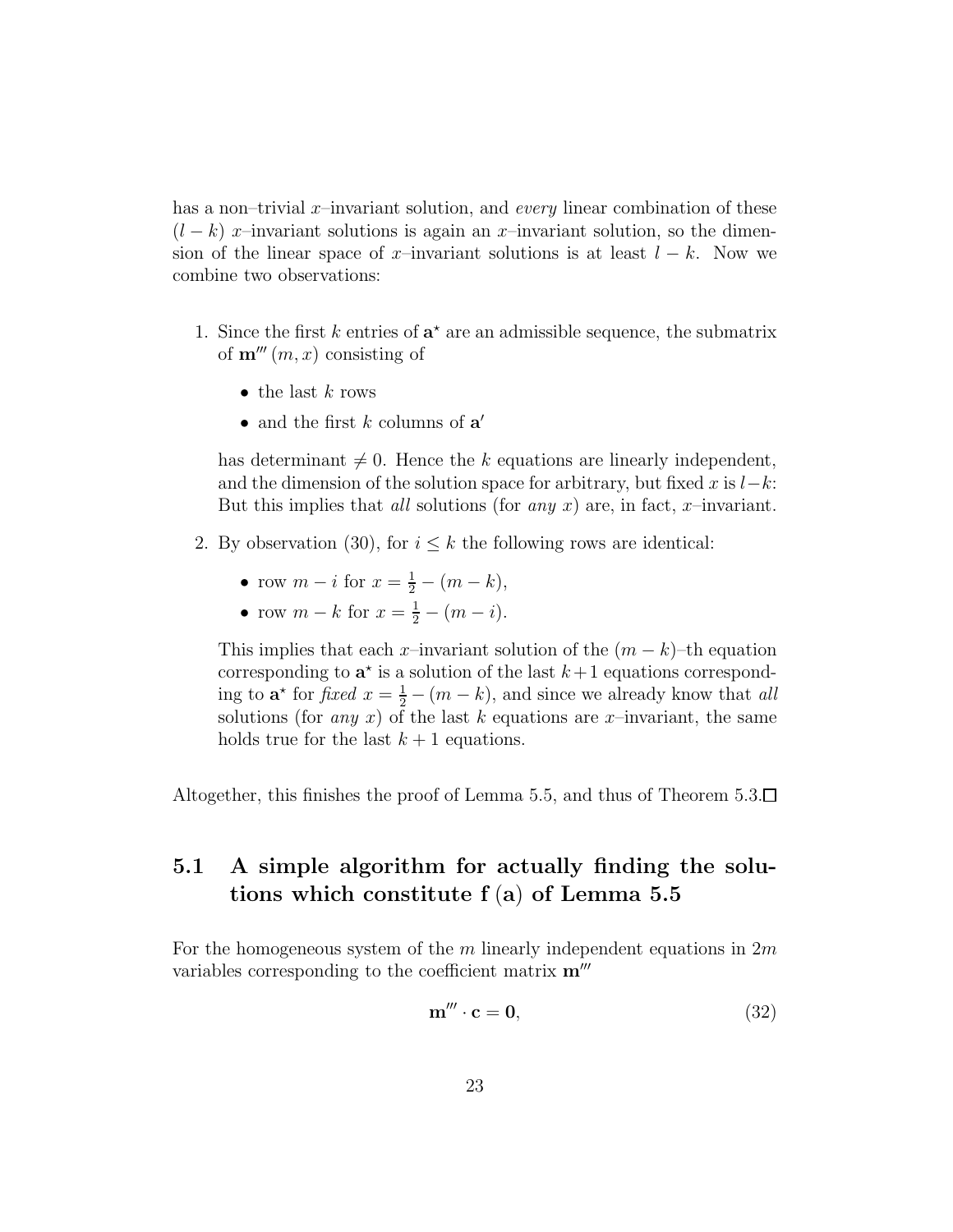we expect a solution space of dimension  $m$ : We claim that this solution space is x*–invariant* and spanned by a vector

$$
\mathbf{c}_1 = (1, \alpha_1, 0, \alpha_3, \dots, 0, \alpha_{2m-1})
$$

which equals the 2m first elements of a certain infinite sequence in  $\mathbb{F}$ , which can can be *constructed recursively* and which is independent of m, together with  $m-1$  *shifts* of this vector

$$
\mathbf{c}_2=(0,0,1,\alpha_1,0,\alpha_3,\ldots,0,\alpha_{2m-3}),\ldots \mathbf{c}_m=(0,0,\ldots,1,\alpha_1).
$$

For instance, the solution space for  $m = 4$  is the F-span of the columns of the following matrix:



Since we already *know* that all solutions are x–invariant, we may work with the simpler matrix  $\mathbf{m}'''(m,\infty)$  with  $(i, j)$ –entry

$$
\mathbf{e}(m, i, j, \infty) = \lim_{x \to \infty} \mathbf{e}(m, i, j, x) = (q^{2(m-i+1)-j}; q)_j
$$

(where we assumed that  $|q| < 1$  in taking the limit) and consider

$$
\mathbf{a}^* = (0, 1, 3, 5, \dots, 2m - 1).
$$

Observe, that in each step of "working our way up" from the last equation corresponding to  $\mathbf{a}^*$  (as in the proof of Lemma [5.5\)](#page-12-1), precisely one new variable has to be considered. I.e., starting with  $\alpha_1 = q - 1$  from the last equation (see  $(31)$ ), the next–to–last equation becomes a linear equation in a single variable, which, of course can easily be solved: This explains the recursive construction of the solution vector  $c_1$ .